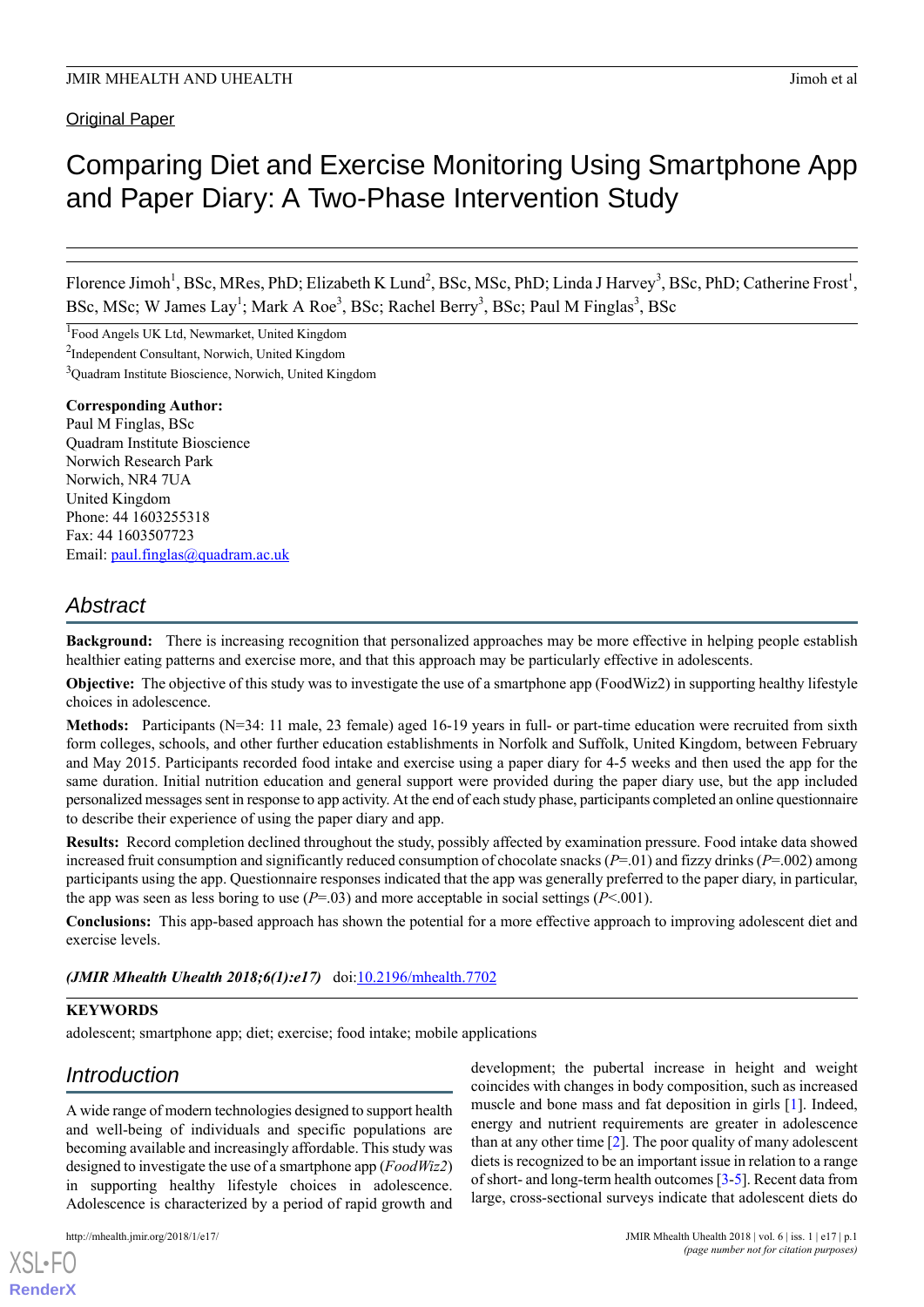not meet dietary guidelines in the United Kingdom (Lower Reference Nutrient Intakes) or in Europe (Food-Based Dietary Guidelines, such as the Food Guide Pyramid) [\[6](#page-10-3)-[8\]](#page-10-4). In a representative sample of the UK population, adolescents (11-18 years) reported consuming less than the recommended or reference amount of fruits, vegetables, and fiber, whereas saturated fat and sugar were more than the dietary reference value. Indeed, nonmilk extrinsic sugars accounted for 15.3% of total energy of this group compared with a reference of 11% [[9\]](#page-10-5). In Europe, adolescent diets were similarly low in fruits and vegetables, as well as dairy, but high in meat and high-fat products and sweets [[6\]](#page-10-3).

Despite the implementation of public health campaigns, adherence to dietary advice is poor across many European countries [\[10](#page-10-6),[11](#page-10-7)]. In particular, it has been reported that adolescent diets may already have an impact on several health parameters [[3,](#page-10-1)[12](#page-10-8)[-15](#page-10-9)], and yet, it is still far from clear which are the most effective approaches to change in lifestyle  $[16,17]$  $[16,17]$  $[16,17]$ . An important aspect of healthy living is the maintenance of a healthy weight that should be achieved by balancing energy intake with energy expenditure, and results of a recent systematic review indicated that diet, physical activity, and behavioral change interventions are effective in reducing body mass index (BMI) in overweight and obese adolescents [\[18](#page-10-12)]. Physical activity is considered an important component of a healthy lifestyle and should be encouraged as much as adherence to a good diet [[19](#page-10-13)[,20](#page-10-14)]. There is also a significant body of evidence to suggest that the effects of being overweight can be ameliorated by exercising regularly [[21,](#page-10-15)[22](#page-10-16)]. Furthermore, diet can improve exercise performance [\[23](#page-11-0)]. In general, the children of more highly educated parents exercise more and spend less time in a passive activity, such as computer use or watching television or DVDs [\[24](#page-11-1)]. Encouraging exercise as a part of healthy living needs to be particularly targeted at lower socioeconomic groups, as these have been identified as being mainly at risk and hard to reach [\[25](#page-11-2)], and the use of modern technologies may well go some way toward achieving this aim [[26,](#page-11-3)[27](#page-11-4)].

Dietary intake can be measured by a range of approaches, such as 24-hour recall, food frequency questionnaires (either self-administered or by interview asking about relatively long-term eating habits based on food groups), food diaries, or duplicate diet measurement. The first 3 approaches rely on using food composition databases, which are continuously being improved for content and accuracy. Of the 3 approaches, arguably the most accurate for measuring current food intake is the food diary method, preferably recording weighed food intake for as many days as possible. The main drawback with this approach is that it is labor-intensive and most people will either modify their diet to save writing down small snacks, record inaccurately, or just give up on recording [[28\]](#page-11-5). It is well documented that completing food diaries, in combination with dietary advice, is associated with weight loss [[29\]](#page-11-6), and so, this approach has been widely utilized in helping adults lose weight and improve long-term eating habits. The benefit of this approach over following more extreme diets is that individual nutrient intakes can be monitored, and users can be informed about how well their diet matches with the national nutritional recommendations.

There is an increasing recognition that a personalized approach to nutritional modification may be more effective in helping people establish healthy eating patterns and, combined with encouragement to exercise more, lead to the establishment of better lifestyle habits [[30](#page-11-7)[,31](#page-11-8)]. Several recent studies have investigated the effectiveness of Web-based and smartphone apps in improving adherence to dietary advice in adults [[32-](#page-11-9)[38](#page-11-10)]. For example, 8 out of 42 people completed the app intake diary every day (defined as recording more than 500 kcal per day) in a group of overweight and obese adults using an app called *MyMealMate* over a period of 6 months [\[33](#page-11-11)]. However, in 2 parallel groups using either Web-based or paper-based approaches, only 1 or 2 people achieved this. The greater adherence to diary completion in the app group was associated with a reported benefit in terms of ease of use and a greater weight loss. Furthermore, modern technologies are being developed to help teenagers with specific health problems, such as type 1 diabetes [[39\]](#page-11-12). Thus, the use of these technologies in adolescents to support healthy lifestyle choices is considered a potentially useful next step, which has been explored in several new studies [[40](#page-11-13)[-42](#page-11-14)]. *FoodWiz2* has been designed as a part of a European funded study to integrate different technologies to deliver personalized dietary advice to support health and well-being. Unlike some other currently available apps, it includes information on macronutrient content of foods taken from the UK food composition tables [\[43](#page-12-0)], allowing nutrient content of fresh and unprocessed foods to be available to the user, while other apps base their analysis on industry databases that may include data from a range of sources, including data from other countries.

Despite the proliferation of health-related apps and their apparent potential in dietary interventions, there is currently limited evidence on the experience of using these self-monitoring tools, and how participants perceive the comparison between novel and traditional methods of dietary assessment. Previous research into smartphone apps, personal digital assistants (PDAs), or short messaging service (SMS) interventions have attempted to assess participant experience, usually through questionnaires, and report on domains such as user satisfaction, patterns of usage, engagement, reasons for like or dislike, helpfulness, and influence on self-efficacy [[33,](#page-11-11)[35](#page-11-15),[44-](#page-12-1)[50\]](#page-12-2). Studies in adolescent groups have examined the barriers and facilitators of using smartphone apps to record diet  $[42]$  $[42]$ , using mobile technology (photos, emails, and texts) to record diet [[41\]](#page-11-16), and using diet recording apps for weight control [[40\]](#page-11-13). These studies have also explored the effect of using different training methods (face-to-face vs telephone) [\[41](#page-11-16)] and the use of technology alone versus technology and counseling [[40\]](#page-11-13).

The aim of this study was to assess the ease of use, acceptability, and perceived effectiveness of a smartphone app for the measurement of food intake and exercise in adolescents compared with more traditional paper-based approaches.

# *Methods*

#### **Study Design and Ethics**

All participants were initially asked to record food intake and exercise using a paper-based diary and then to use a smartphone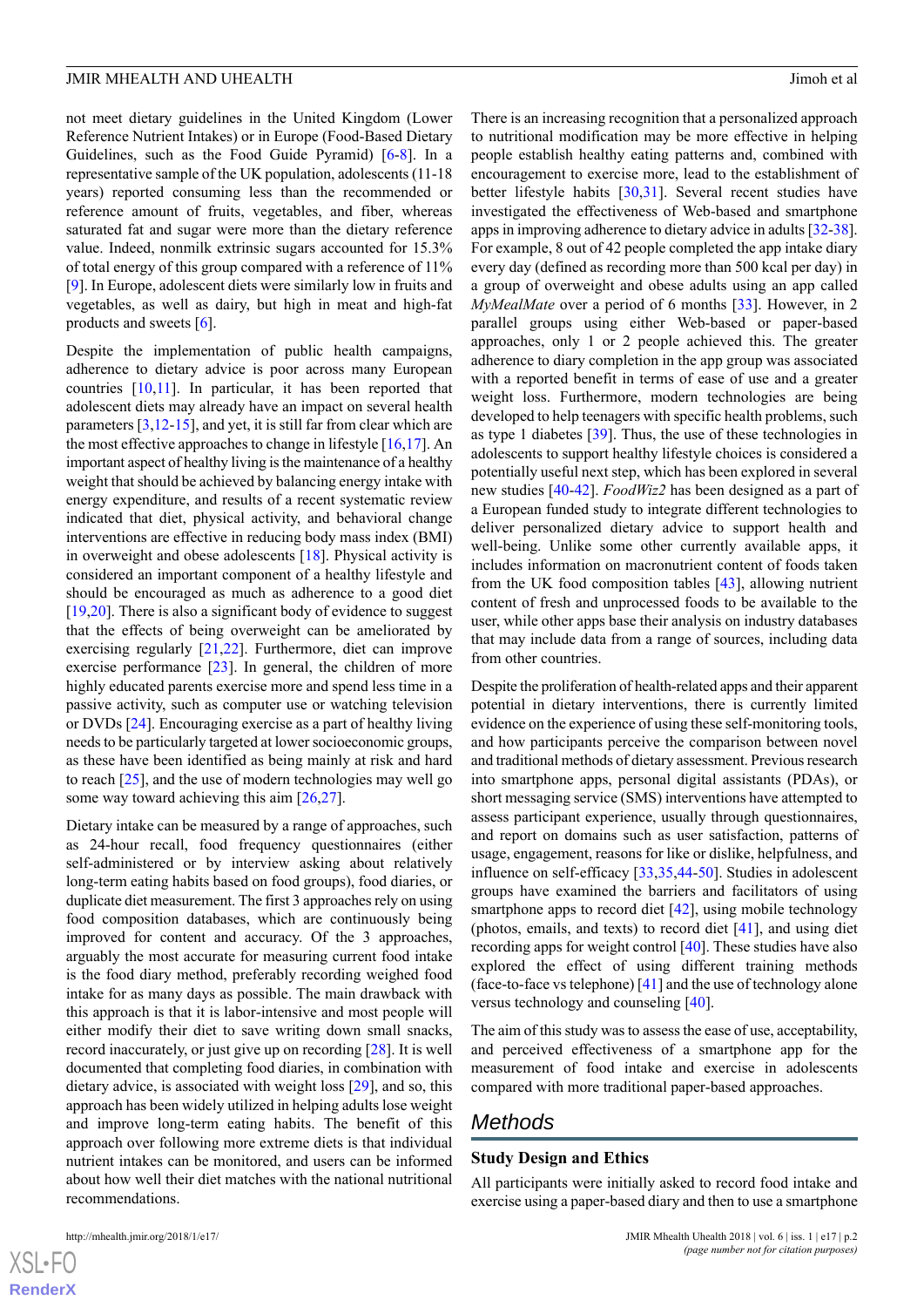app to record food and exercise as frequently and as accurately as they found feasible for 4-5 weeks. A 2-phase study design was chosen over a parallel intervention study to avoid introducing potential confounding effects, such as social factors, familiarity with the technology, and individual academic achievement. The study design also avoided potential carry-over effects and disproportionate dropout from the app-to-paper group that may have been associated with a conventional randomized crossover design. Personal and professional contacts were used to involve schools and colleges in the design of the study and to ensure that the protocol was appropriate in an educational environment with minimal disruption to pupils. The study was not blinded or randomized, but each participant was allocated a code for data analysis purposes. The study was scientifically reviewed by the Human Research Governance Committee at the Institute of Food Research, Norwich. The study was conducted according to the guidelines laid down in the Declaration of Helsinki, and all procedures involving human subjects were approved by the Oxford C Ethics Committee managed by the UK Health Research Authority (144/SC/1268).

#### **Participants and Recruitment**

Participants aged between 16 and 19 years, still in full- or part-time education, were recruited from sixth form colleges, schools, and other further education establishments in Norfolk and Suffolk, UK, between February and May 2015. The study was advertised through email and phone calls to education centers, followed by an initial presentation explaining the study first to the head and other interested staff and then to the students. The eligibility criteria were absence of chronic illness or disease (such as serious asthma or diabetes), not pregnant, able to give informed consent, have parental support, able or willing to use a smartphone, able to complete paperwork even with assistance, no eating disorders, no involvement in other research projects or weight management program, and not being related to any member of the study team. An inclusion criterion of BMI not below the second centile line on the BMI chart [\[51](#page-12-3)] was chosen as a safety measure to ensure that participants were not likely to fall below the defined healthy BMI range during the study. Signed letters of approval to run the study on each premises were obtained from the relevant school or college head (or other designated responsible person) at all participating schools (*Gatekeeper* approval). Written informed consent was obtained from all participants, and parental consent was also obtained for participants aged less than 18 years at recruitment.

Eighteen schools in Norfolk and Suffolk were contacted via email, phone calls, or visit by the researcher. Five schools gave consent for the study talk to be delivered to their students. Recruitment for the study took place between February and May 2015. The flow of participants through the study is described in [Figure 1.](#page-3-0) A total of 157 pupils attended study talks

and 38 of these attended the screening session, where participants were assessed for eligibility to take part in the study. Of those screened, 4 were excluded for not meeting the inclusion criteria. Thirty-four adolescents consented and began the paper-diary phase. Two withdrew (the first person after the first week and the second person in the second week of the study) due to academic commitments. Thirty-two participants completed the first phase of the study and were given a smartphone preloaded with the *FoodWiz2* app. Two participants were lost to follow-up during this phase, with 30 completing the study. All 34 participants were, however, included in the analysis of the use of the paper diary, and the 32 that started using the app were included in its analysis.

Following consent, participants were screened based on the eligibility criteria. Weight was measured to the nearest 0.1 kg using a portable electronic scale (Salter Ultimate Accuracy, Tonbridge, Kent, UK); height was measured to the nearest millimeter using a portable stadiometer, and waist circumference was measured to the nearest millimeter using a body waist fitness caliper. Participants then completed a background information form, which provided more information about their diet, previous recording of diet or exercise, use of apps for similar purposes, and educational attainment. A score was calculated for the General Certificate of Secondary Education (GCSE) educational attainment based on a scale of 1-8 for grades G-A (including the higher level A\* grade), and a cutoff of 25 (representing grade C in 5 subjects) was used to assess whether there was any difference in the interest in, or ability to, monitor diet among low and high academic achievers. The cutoff of 25 is used in the United Kingdom for assessing suitability at 16 years of age to progress to higher academic studies. Following screening, all participants received nutrition education sessions, covering the basics of a healthy diet, the importance of exercise, and different ways of achieving and maintaining a healthy nutrient intake and net energy intake based on government guidance.

# **Recording Diet and Exercise**

Participants were initially provided with paper record sheets to record the day, date, time, type, and amount of all foods and drinks consumed; they could also record any recipe in the food record sheets. These food diaries were adapted from those previously used at The Institute of Food Research [\[52](#page-12-4),[53\]](#page-12-5). Participants also recorded the day, date, time type, duration, and intensity of any activity undertaken in the activity sheet. The paper diaries were collected and reviewed with participants every 2 weeks during a face-to-face meeting (10-30 min) between each participant and the researcher. If participants did not attend 2 consecutive meetings with the researchers and were not contactable, they were considered as no longer wishing to take part in the study (lost to follow-up).

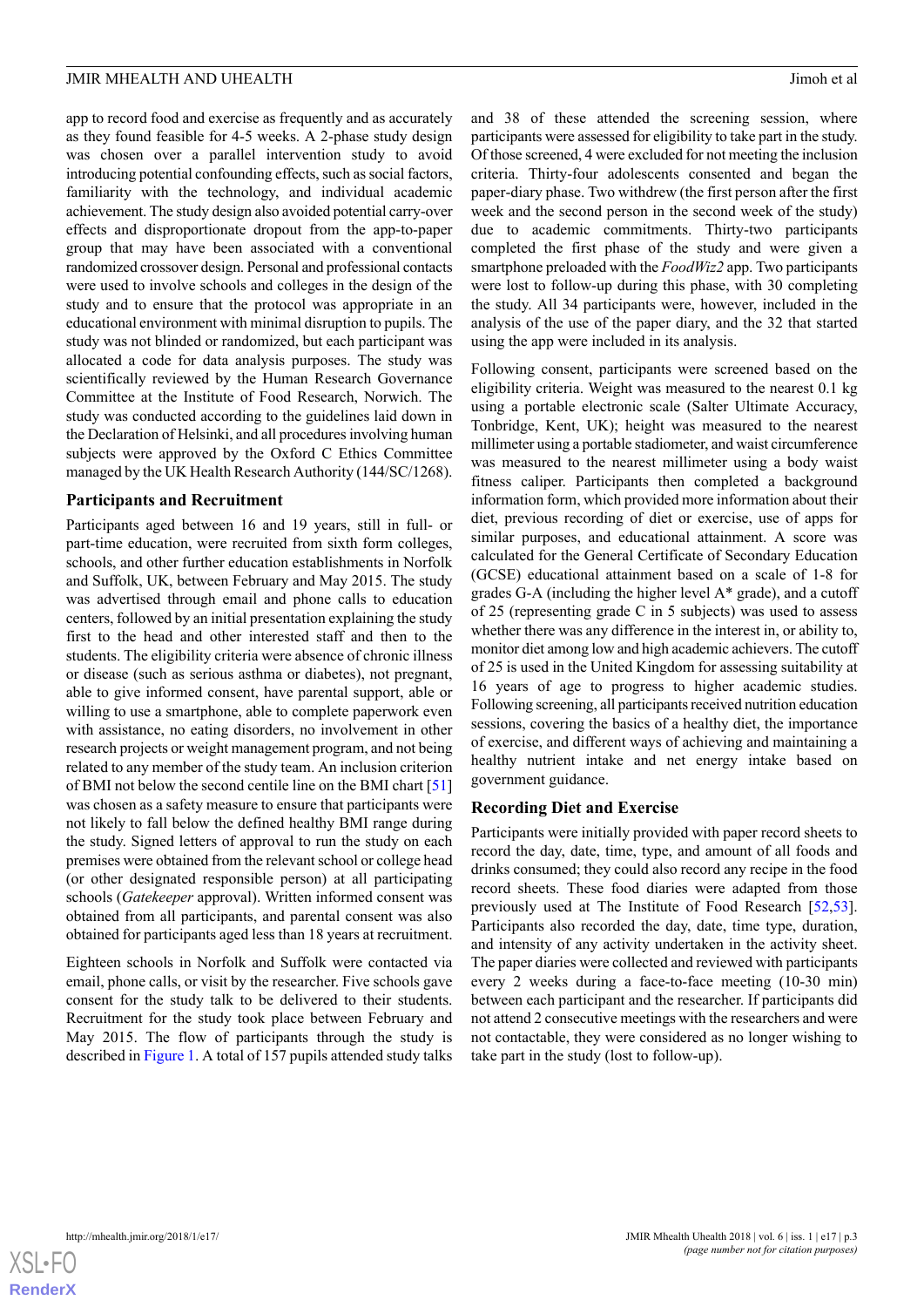<span id="page-3-0"></span>Figure 1. Diagram showing the flow of participants through the study.



After a short interval in recording (1-2 weeks), coincident with a school or college holiday, a smartphone app developed by Food Angels UK Ltd, Newmarket, Suffolk, UK, was given to participants to use for the following 4 weeks (screenshots are available in [Multimedia Appendix 1\)](#page-9-1). *FoodWiz2* was developed from an earlier version (*FoodWiz*), which was designed to assist people suffering from allergies. Users of the first *FoodWiz* app can scan the barcode of a product to discover if it contains any allergens of interest (set up via their own personal profile). The more recent *FoodWiz2* app is like other food and exercise recording apps on the market and uses UK measures and databases rather than being US-based. The food composition data used in the app is taken from a commercially available source (BrandBank, Norwich, UK) combined with data for generic foods from the UK McCance and Widdowson's The Composition of Foods Integrated Dataset [[43\]](#page-12-0). The app allows users to record dietary intake by searching and selecting from a list of foodstuffs and popular meal choices. The user can search by typing in the name of the food or by scanning in barcodes from products. The app also allows users to record intake of home-prepared recipes. A small set of scales, the size of a smartphone, was also provided to allow direct measurement of portion size weights using Bluetooth technology to link the scales to the app [\[54](#page-12-6)]. Physical activity could also be recorded using the App, allowing the user to receive instant feedback on their overall daily calorie balance or allowance based on set targets. *FoodWiz2* could also record and track weight and mood of participants. The researcher was able to see the information

[XSL](http://www.w3.org/Style/XSL)•FO **[RenderX](http://www.renderx.com/)**

recorded by each participant using the app via a Web-based portal. Therefore, the researcher could monitor use and send each participant personalized feedback text messages for motivation and help. All participants were made aware that this would happen before the start of the study, both in person and in written form (Participant Information Sheet). Example feedback messages were approved during the ethical review process.

### **Ease of Use, Acceptability, and Perceived Effectiveness of the Recording Methods**

At the end of each phase of the study, participants were asked to complete an online questionnaire ([Multimedia Appendices](#page-9-2) [2](#page-9-2) and [3\)](#page-9-3). The questions were about the pattern of use, what it was like to use the tools, and the perceived impact on dietary and physical activity behavior. Examples of questions asked were, "To what extent do you agree with the following statements" e.g. on the usability ('was it time-consuming, disrupting, enjoyable, boring, convenient'), acceptability ('comfortable to use in social setting, would use in future') and perceived impact of each method of dietary assessment and exercise recording ('changed portion sizes of meals, ate more fruits and vegetables, increased awareness of physical activity, increased motivation to change physical activity'). An additional questionnaire section was completed at the end of the app phase ([Multimedia Appendix 3](#page-9-3)) to assess the specific features of the app (eg, search function, feedback messages), and a final section compared the 2 recording methods. Questions were scored on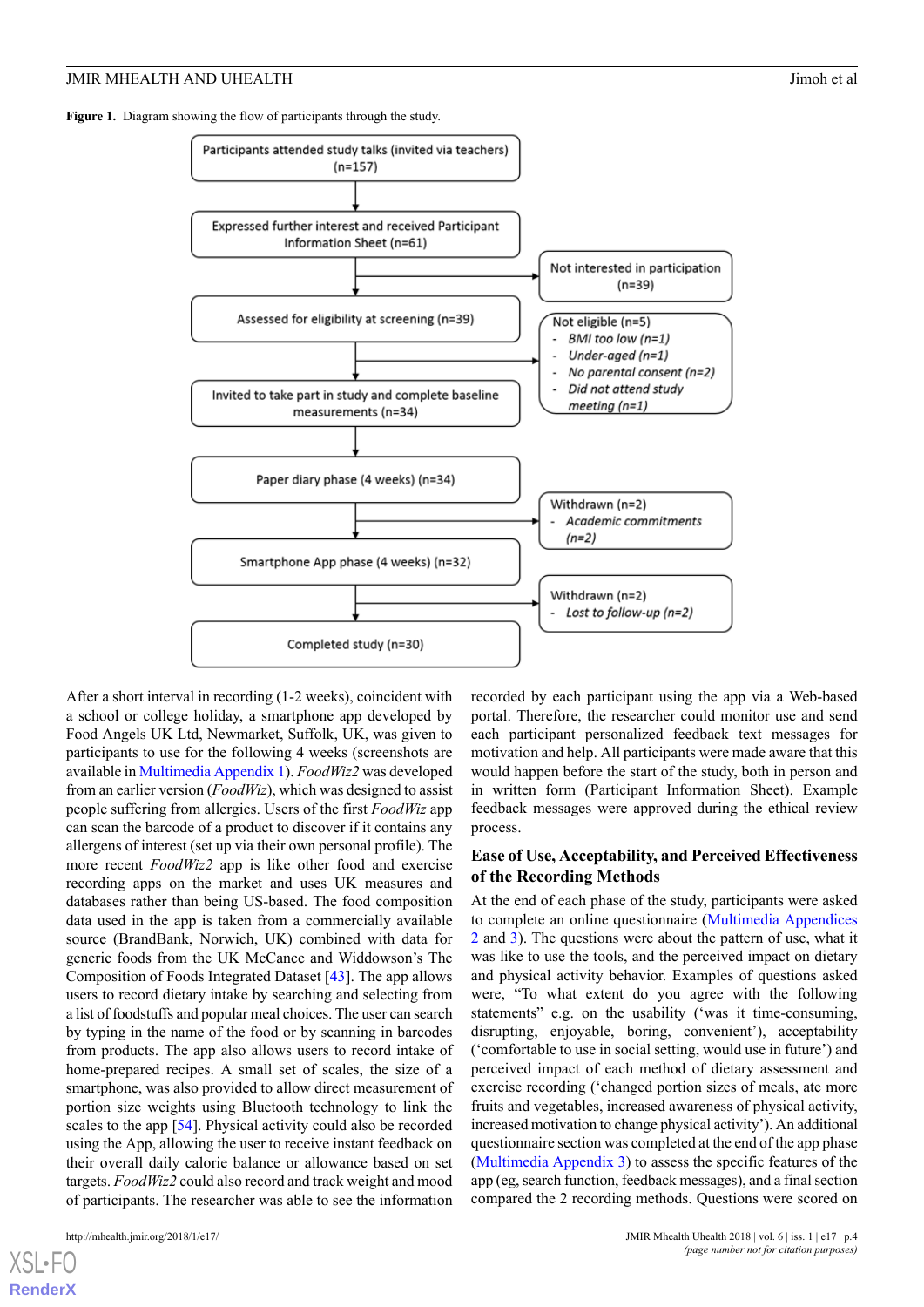the Likert scale, but participants were also given the option of explaining some of their responses in more detail using a free-text approach. Free-text answers were independently reviewed by 2 researchers (FJ and PB), each identifying common topics before agreeing to the most important issues highlighted by participants. The statements included were agreed by both researchers. However, no computer-based systematic analysis of the free-text answers was undertaken due to the limited amount of data available.

#### **Statistical Analysis**

For the analysis of reported food intake using paper diaries or the app, descriptive measures were calculated to describe the sample by use of percentages, means, and standard deviations. Fruits and vegetable servings per day were calculated by dividing the total fruit and vegetable servings consumed by the total number of days that eating occasions were recorded using either the paper diary or App as described by Aflague et al [[55\]](#page-12-7). The number of days a participant used the paper diary or App was set at the total number of days participants recorded food intake of ≥500 kcal.

Two analyses were conducted on questionnaire data because of missing responses: answers to individual questions were described as percentages of all data provided with a subsequent comparison of responses for just those who included their unique identity code, allowing paired analysis of the responses given. The significance of differences in the values of responses to the questionnaire after each phase of the study was evaluated using the sign test for nonparametric paired ordinal data. This test is more conservative than the more frequently used Wilcoxon signed rank test but more appropriate for this dataset where it is difficult to prove the difference between pairs is ordinally scaled [\[56](#page-12-8)].

Microsoft Excel 2010 for Windows was used to enter the data, and statistical analyses were performed using SPSS, Version 22 (SPSS Inc., Chicago, IL, USA). All tests were 2-tailed and *P*<0.05 was taken as indicating statistical significance.

# *Results*

#### **Participants and Recruitment**

Participants (23 female, 11 male) aged 16 to 19 years were recruited in this study ([Table 1\)](#page-5-0). The mean participant BMI was 24 kg/m<sup>2</sup>(SD 4) with 15% (5/34) classified as either clinically obese (BMI above the 98th centile based on their sex and age) or severely obese (BMI above 99.6th centile based on their sex and age). All participants remained weight-stable throughout the study with a median weight change of −0.1 kg (interquartile range  $[IQR] = -0.5$  to  $-0.3$ , n=33) after the paper diary phase and a median change of 0.375 kg (IQR=−0.275 to −0.925, n=28) after the app phase compared with weight at the start of each phase (overall median study weight change=−0.05 kg; IQR=−1.87 to −0.488; n=30; *P*=.20). Of the 34 participants, 10

females and 1 male had previously recorded their diet or exercise. Six participants (4 female, 2 male) had previously used an app for recording food intake. Average GCSE point score was 40.6 and ranged from 0 to 85, with 58.8% (20/34) of participants scoring 25 and above. All except 3 participants who scored above 25 were attending sixth form schools. Participants who scored zero (n=6) were either registered to take their GCSEs  $(n=5)$  or had emigrated from outside of Europe  $(n=1)$ , where the system of education was different.

#### **Recording Diet and Exercise**

The paper-diary phase was completed by 32 out of the 34 participants who started the intervention, whereas the subsequent App phase was completed by 30 out of the remaining 32 participants. Only 12% (4/34) of participants recorded on all the possible days (28 days in both phases). The mean number of study days completed (>500 kcal) for each 28-day phase is shown in [Table 2.](#page-5-1) Use of the diet recording tool was highest in the paper diary group with a mean of 24 days (SD 6) completed compared with 17 days (SD 9) for the app (*P*=.002). There was no significant difference in completion rate between male and female participants, and no effect of educational attainment on completion of food records was identified at either phase.

The mean percentage completion for the paper diary was 86 (SD 10), whereas that for the app was 61 (SD 7), although it should be noted that most students were taking examinations during the App-based phase. Completion rate decreased gradually throughout the study period both during the paper diary phase and the app phase [\(Table 2\)](#page-5-1), although use showed a trend toward an increase near the end of the app phase.

Reported food intakes were analyzed by food groups, only for those days where >500 kcal were recorded to allow for comparison between results from the paper diary and the app. In general, recorded food intake was similar using either method; however, the reported consumption of chocolate snacks (*P*=.01) and fizzy drinks (*P*=.002) was significantly lower during the app phase than when paper diaries were used ([Figure 2\)](#page-6-0). It was noted by researchers that the quality of the data retrievable from the app was considerably better in terms of specific foods eaten and sources. For example, although a paper diary may just say "Chinese take away," the app would prompt for a more specific description, for example, "Noodles and sweet and sour chicken."

All participants recorded a range of exercises in the paper diaries, most frequently walking and cycling but also team sports, gym, dance, and housework. Similarly, all those still in the study used the app for this purpose on at least 1 occasion with 2 participants providing data for at least 26 days, in comparison with 8 participants using the paper diary. Interestingly, there was a significant correlation between the numbers of days completed in the paper diary and the app (*P*<.001), although significantly more days were completed in the paper diary phase with a median of 16 days as compared with 6 days (*P*<.001).

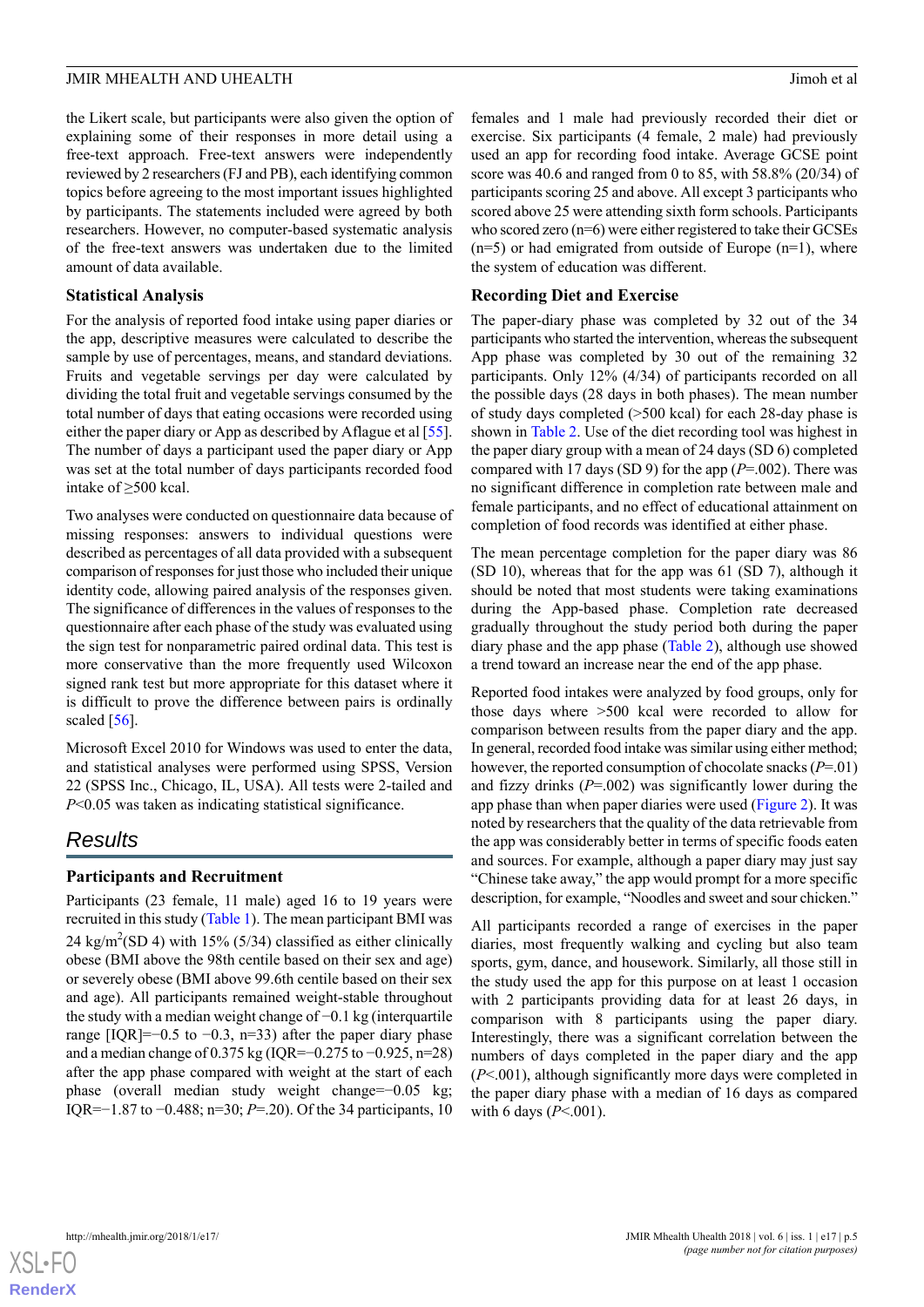# JMIR MHEALTH AND UHEALTH **Jimoh et al.**

<span id="page-5-0"></span>**Table 1.** Characteristics of participants. SD: standard deviation; BMI: body mass index; GCSE: General Certificate of Secondary Education.

| rabit 1. Characterístics of participants. SD. standard deviation, Divir. Dody mass much, OCSE. Ocherar Certificate of Secondary Ludcation.<br>Characteristics | Male $(n=11)$    | Female $(n=23)$  |
|---------------------------------------------------------------------------------------------------------------------------------------------------------------|------------------|------------------|
|                                                                                                                                                               |                  |                  |
| Age (years), mean (SD)                                                                                                                                        | 16.8(0.8)        | 17.1(0.85)       |
| Weight (kg), mean (SD)                                                                                                                                        | 75.6 (12.76)     | 66.6 (12.59)     |
| Height (m), mean (SD)                                                                                                                                         | 1.8(0.08)        | 1.7(0.06)        |
| Waist circumference (cm), mean (SD)                                                                                                                           | 85.0 (12.88)     | 79.1 (10.66)     |
| BMI $(kg/m2)$ , mean (SD)                                                                                                                                     | 24.6(4.21)       | 24.2 (4.64)      |
| <b>BMI</b> classification <sup>a</sup> , n                                                                                                                    |                  |                  |
| Normal (below the 91st centile)                                                                                                                               | 7                | 17               |
| Overweight (above 91st centile)                                                                                                                               | 1                | 4                |
| Very overweight or clinically obese (above 98th centile)                                                                                                      | $\overline{c}$   | $\overline{0}$   |
| Severely obese (above 99.6th centile)                                                                                                                         | 1                | $\overline{2}$   |
| Vegetarian or vegan, n                                                                                                                                        | $\boldsymbol{0}$ | $2^{\rm b}$      |
| Special diet, n                                                                                                                                               | $\boldsymbol{0}$ | $1^{\circ}$      |
| Allergies, n                                                                                                                                                  | $\boldsymbol{0}$ | 1 <sup>d</sup>   |
| Supplements, n                                                                                                                                                | 3 <sup>e</sup>   | $\boldsymbol{0}$ |
| Previously recorded diet or exercise, n                                                                                                                       | 1                | 10               |
| Previous use of diet or exercise app, n                                                                                                                       | $\overline{c}$   | $\overline{4}$   |
| Educational attainment classification <sup>f</sup> , n                                                                                                        |                  |                  |
| Below 25 GCSE points                                                                                                                                          | 5                | 9                |
| 25 and above GCSE points                                                                                                                                      | 6                | 14               |

<sup>a</sup>BMI thresholds vary by sex and one-year increments in age. The age range covered is 2-20 years (Boys UK and Girls UK, Body mass index, 2-20 years [\[51\]](#page-12-3)).

<sup>b</sup>A participant became vegetarian after 2 weeks in the study (decision independent of the study).

<sup>c</sup>Mild intolerance to wheat and dairy.

<sup>d</sup>Penicillin allergy.

<span id="page-5-1"></span><sup>e</sup>Multivitamins and glucosamine phosphate (n=1); protein occasionally and vitamin tablets in winter (n=1); vitamin D, Branch chain amino acids, whey protein and creatine monohydrate (n=1).

 $f_A$  score was calculated for GCSE based on a scale of 1-8 for grades G-A (including the higher level A\* grade). The cutoff of 25 is equal to grade C in 5 subjects.

| Table 2. Percentage completion of the study diary and App presented by weeks of the study. A completed day was regarded as a day with $\geq$ 500 kcal |  |
|-------------------------------------------------------------------------------------------------------------------------------------------------------|--|
| energy recorded $[33]$ . SD: standard deviation.                                                                                                      |  |

| Week            | Percentage completion (SD) | Diet recording tool |
|-----------------|----------------------------|---------------------|
|                 | 96(4)                      | Paper diet record   |
| $\overline{2}$  | 92(7)                      | Paper diet record   |
| 3               | 82(2)                      | Paper diet record   |
| $\overline{4}$  | 73(7)                      | Paper diet record   |
| 5               | 66(8)                      | App                 |
| 6               | 61(4)                      | App                 |
| $7\phantom{.0}$ | 54(3)                      | App                 |
| 8               | 64(4)                      | App                 |

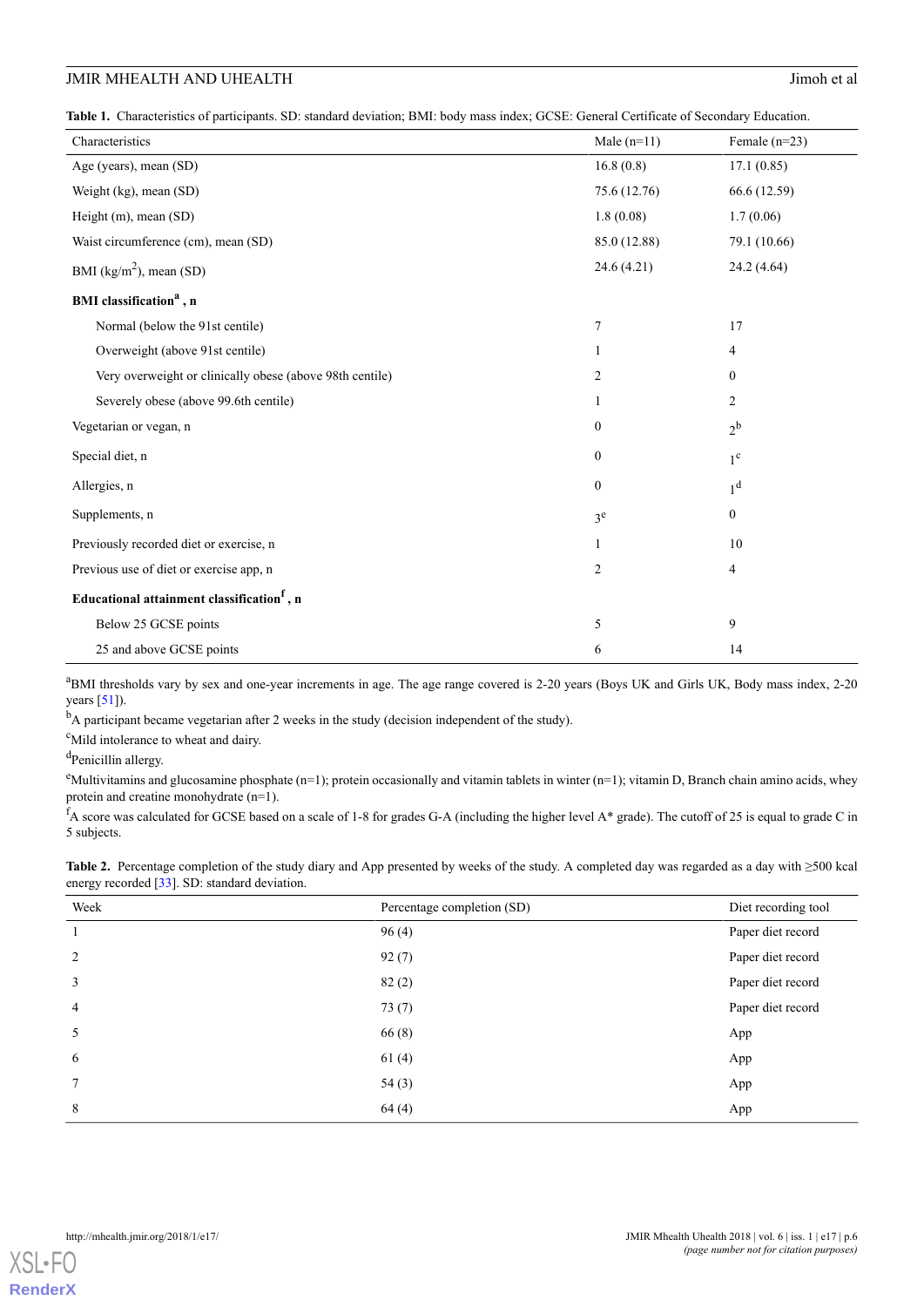<span id="page-6-0"></span>**Figure 2.** Analysis of records per food group for the paper diary and app. Data are expressed as an average per day on which a total >500 kcal was recorded. Errors are expressed as standard error of the mean (SEM, n= 32). There is a significant difference between the use of paper diaries and the app in the recording of chocolate snacks and fizzy drinks (a: *P*=.012; b: *P*=.002).



# **Ease of Use, Acceptability, and Perceived Effectiveness of the Recording Methods**

In most cases, no significant difference in response to Likert scale questions relating to the paper diary and the app were found. The free-text responses gave some additional insight into the issues raised [\(Multimedia Appendix 4\)](#page-9-4). Although the number and range of responses were limited, they only gave a general indication of opinions. Review of the free-text answers given in the questionnaires suggested an overall preference for the *FoodWiz2* app, particularly in relation to enjoyment, convenience, recommendation to a friend, overall liking, and using again in the future, whereas the paper diary was considered time-consuming and boring. The main reasons given for preferring the app were focused on the topics of usability (eg, "Easy and fun to use"), accessibility (eg, "I can use it anywhere I want"), and the ability to track weight and calorie intake (eg, "Easy to watch calories"). Features of the app which were liked most were the smiley mood scale, bar code scanner, layout, and calorie counting.

The questions relating to patterns of use revealed that the reported level of use of the 2 approaches was similar, although the participants believed they used the paper diary for more days a week than the app (Question 1, [Multimedia Appendix](#page-9-2) [2,](#page-9-2) *P*=.04), a result consistent with the actual data from the 2 recording methods. Participants reported that the paper diary

was bulky and not easy to travel with, which often resulted in them recording what was eaten sometime after consumption. The problems associated with using a paper diary, perhaps only filling it when at home, would appear to have been more than outweighed by potential study fatigue and the issue of exam pressure during the app test phase ([Multimedia Appendix 4\)](#page-9-4).

Using both the paper diary and the app were considered time-consuming for different reasons. The paper diary involved having to manually write information and weigh foods, whereas the app had technical issues, for example, it worked slower than anticipated ([Multimedia Appendix 4](#page-9-4)), partially explaining the lack of difference in response to the specific questions as to how time-consuming it was. Furthermore, although free-text answers suggested participants found the app more convenient, no significant difference was identified on the specific question (Section 1b-Q1, [Multimedia Appendices 2](#page-9-2) and [3\)](#page-9-3). However, participants did report greater social acceptability for using the app ([Figure 3\)](#page-7-0). A higher proportion reported that they felt comfortable using their smartphone in social settings compared with using the paper diary (14/17 vs 3/21, *P*<.001). Although, when broken down into more specific social occasions, this effect was no longer significant and very few found using either approach difficult in front of their families. Furthermore, 48% (10/21) reported that they found the paper diary boring, whereas only 33% ( $5/15$ ) found the app boring ( $P=0.03$ , [Figure 4\)](#page-7-1).

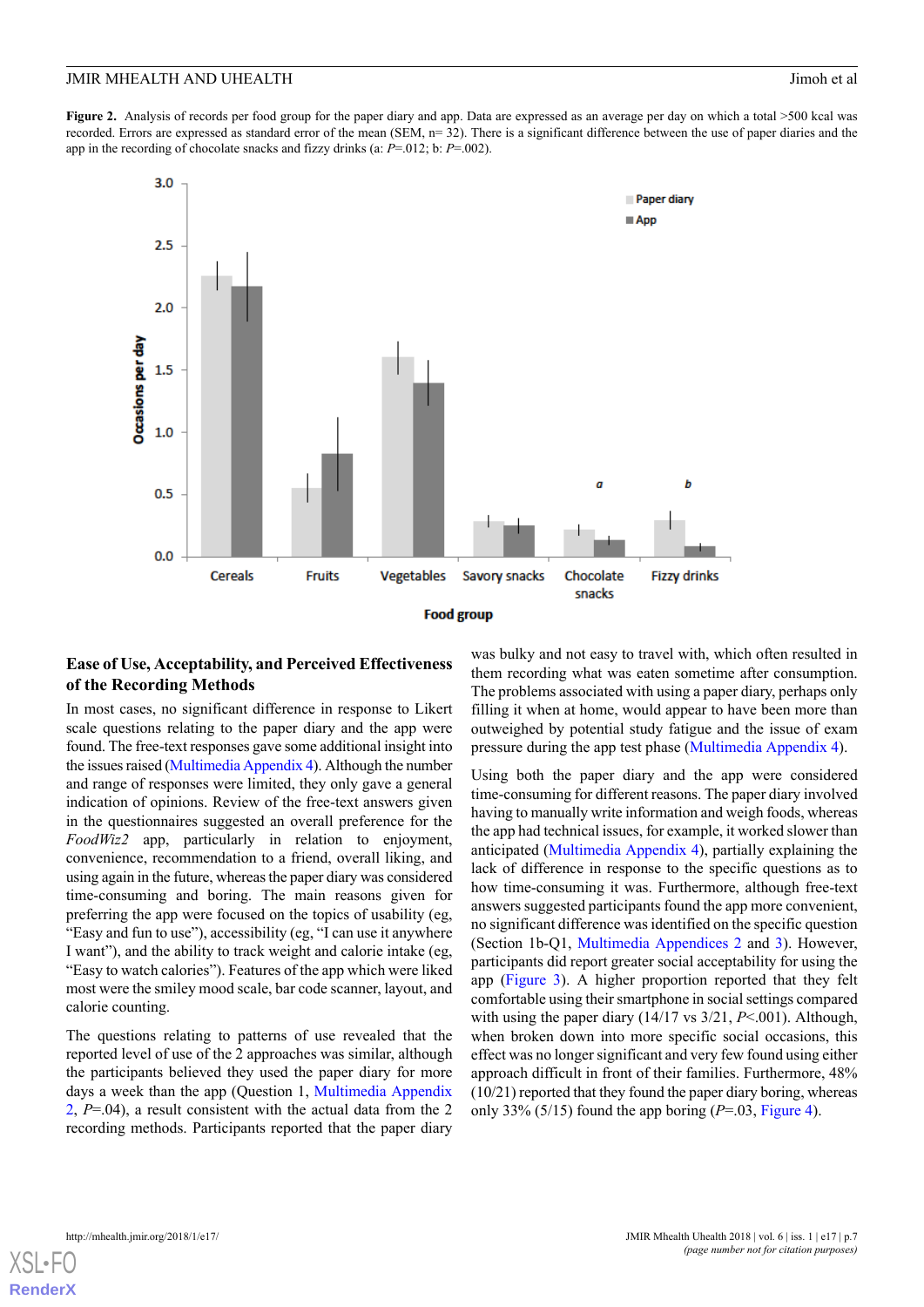### JMIR MHEALTH AND UHEALTH **For all and the set of all and the set of all and the set of all and the set of all and the set of all and the set of all and the set of all and the set of all and the set of all and the set of al**

<span id="page-7-0"></span>Figure 3. Response to questionnaires in relation to how comfortable participants felt using the paper diary or app in different social scenarios. There is a significant difference between the use of paper diaries and the app in social settings (*P*<.001).



<span id="page-7-1"></span>**Figure 4.** Response to questionnaires in relation to participants' general feelings towards using either the paper diary or app. For statements a, b, and c, there is a significant difference between the use of the paper diary and the app (a: *P*=.031; b: *P*=.04; c: *P*=.013).



Feeling toward the recording tool

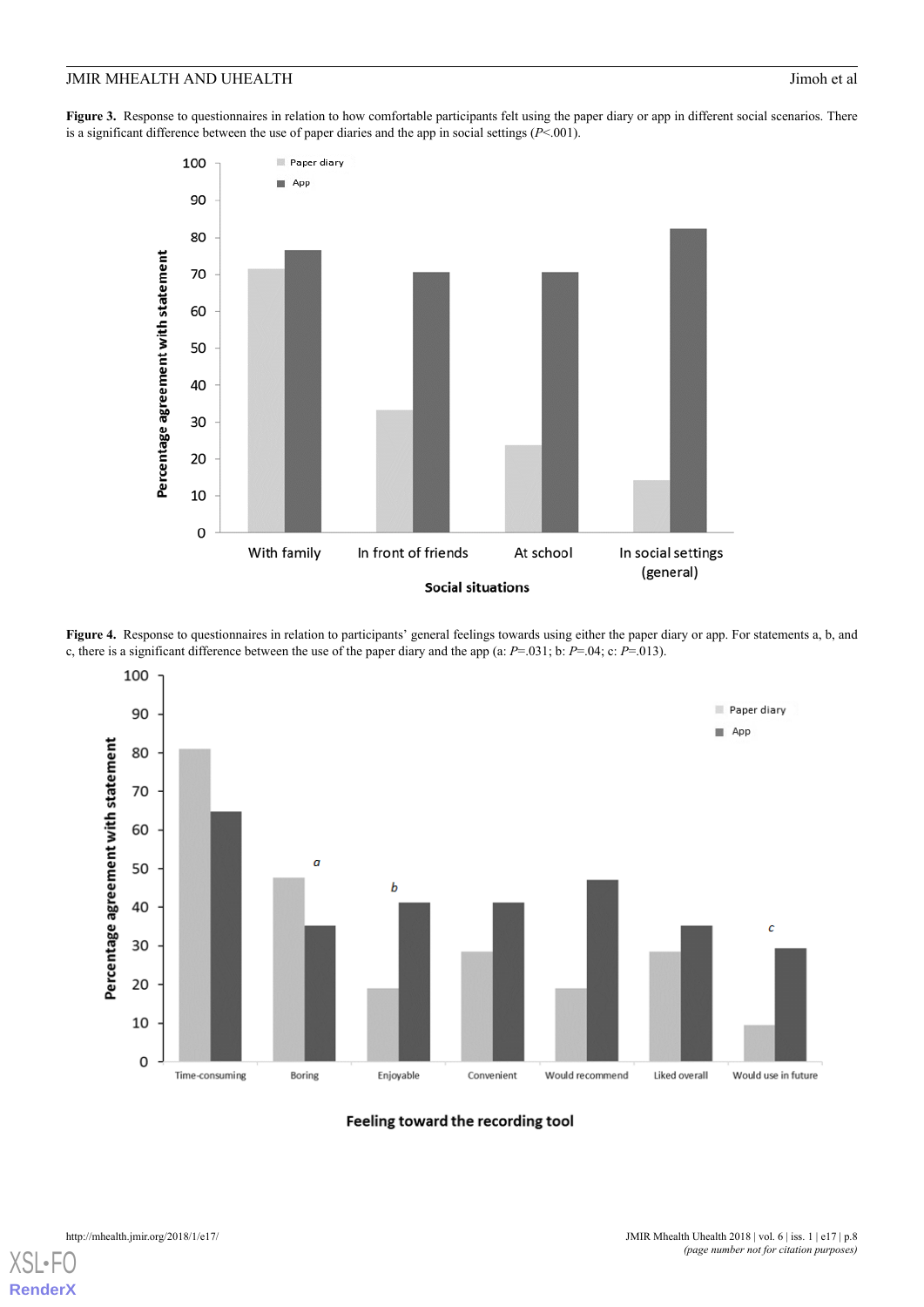Most participants reported that the use of both the paper diary and the app raised awareness of what they had been eating and how active they had been, and they felt that the app was more effective in this respect, which was again consistent with actual recorded data for chocolate snacks and fizzy drinks. However, there were no significant differences in perceived effectiveness between the 2 methods. When indicating the overall preference between the paper diary and the app, 5 out of 12 participants preferred the app, 3 out of 12 preferred the paper diary, and 4 out of 12 had no preference. Participants reported performing more aerobic and strength exercises as well as trying new activities; however, this was not significant, and indeed, the App appeared to significantly reduce confidence to do more activities. This reduction may be explained by the comments about the lack of options in the set list for exercise on the app ([Multimedia Appendix 4\)](#page-9-4). Specific questions addressing the quality of the app highlighted the value of being able to search for foods, but potential barriers to the use of the smartphone app were also identified. Feedback from the questionnaire showed that participants needed support with downloading and setting up *FoodWiz2* as it was not available via the usual app download routes (eg, Android Store). Occasionally, participants encountered difficulty finding nongeneric food products, which may have been a limitation of the search function. Suggested improvements to the app included healthier food recommendations, recipe ideas, more physical activity options, and help with portion sizes. The problems encountered with the app were mainly the speed of loading searches and ease of finding specific food items.

# *Discussion*

#### **Principal Findings**

Adolescence is a key point in life in establishing long-term eating patterns as young people move forward into adult life with growing independence in food choice. Results of this study demonstrated that the app is a potentially feasible method of recording diet and physical activity in adolescents. Previous similar studies using smartphone apps with adults have focused on specific applications such as weight loss or caloric balance [[33,](#page-11-11)[49,](#page-12-9)[57\]](#page-12-10), including an intervention to encourage more attentive eating [\[58](#page-12-11)], as well as for other clinical issues such as pain management [\[59](#page-12-12),[60\]](#page-12-13).

#### **Strengths and Limitations of the Study**

This study had several strengths including the fact that it focused on encouraging overall dietary improvement rather than calorie control in adolescents. This was considered a key issue, as some young people are very sensitive about their weight and may be particularly at risk of developing eating disorders such as anorexia or bulimia [[61\]](#page-12-14). *FoodWiz2* included information from the UK food composition tables, so it was more comprehensive than those using solely commercial brand data sources that do not include products that are not prepacked, for example, fresh fruit, vegetables, and meat. The study also compared the new app technology with the standard paper diary, and participants were able to give feedback on their experience of using either recording method by answering both closed and open questions. The data were considered in the light of recorded food intake

data as well as comparing intake data from the app and the paper-based diary. The trial retention in this study was higher (94% [30/32] of participants in the app phase) than that reported by Carter et al [\[57](#page-12-10)] testing a different app with women aged 35 years (SD 9). An equal number of participants were lost from the paper diary phase and the *FoodWiz2* app phase and were all linked with academic commitments. Participants were either in full-time or part-time education and so this was not unexpected. The study was subject to several challenges. Recruitment was lower than planned, such that only 57% (34/60) of the original recruitment target was reached. Direct contact with schools was the most successful recruitment strategy, but delays in starting arose as a result of one large potential source of participants withdrawing their support just as recruitment was about to start. This delay meant that the study ran over the normal school examination period in the United Kingdom from May to June. The frequency of use of the interventions was significantly higher in the paper diary compared with the app group (*P*=.002). This was unexpected and is not consistent with what has been previously reported [\[33](#page-11-11)[,57](#page-12-10)[,62](#page-12-15)]. This is likely to be due to two factors. First, the participants completed 4 weeks of recording using the paper diary before using the app for the same period and completion consistently dropped over this period, suggesting a fatigue effect. The use of the paper diary declined from the first week, but the use of the app increased slightly in the fourth and final week after exams had finished. The decline in the frequency of use of self-monitoring devices has been previously reported [\[57](#page-12-10),[63](#page-12-16)] in 2 studies comparing adherence to completion of dietary records using smartphone, website, or paper diary in randomized controlled trials. Second, review of the free-text answers highlighted that many participants were under pressure from academic commitments, especially those that had to prepare and appear for their advanced level examinations during the study, which impacted their ability to use the app fully. The comments by the participants that the paper diary was bulky and not easy to travel with resulting in them not recording what was eaten until sometime after consumption is likely to introduce inaccuracy in recording [\[49](#page-12-9)[,64\]](#page-12-17), although this was not detectable in this study. It is interesting to note that there was no significant difference between males and females or effect of educational attainment on the numbers of days on which food and exercise was recorded, although it should be noted this was a small self-selected subpopulation of all potential participants. The observed similarity in responses between male and female participants contrasts with the results reported in a recent study from the United States with children aged 3-10 years [[55\]](#page-12-7).

#### **Effects of Interventions**

Free-text responses in the questionnaires indicated that using either the paper diary or the *FoodWiz2* app raised participants' awareness of what they were eating and their level of activity. This also seemed to impact participants' view of their choice of food and the level of activity, particularly when participants used the app. This result is consistent with previous studies, where the recording of diet or activity has led to increased awareness and, in some instances, change in behavior [[65-](#page-13-0)[67\]](#page-13-1). Furthermore, the questionnaire data in this study suggesting that participants believed they had modified their intake of unhealthy foods, albeit not statistically significant, was reflected

 $XS$  • FO **[RenderX](http://www.renderx.com/)**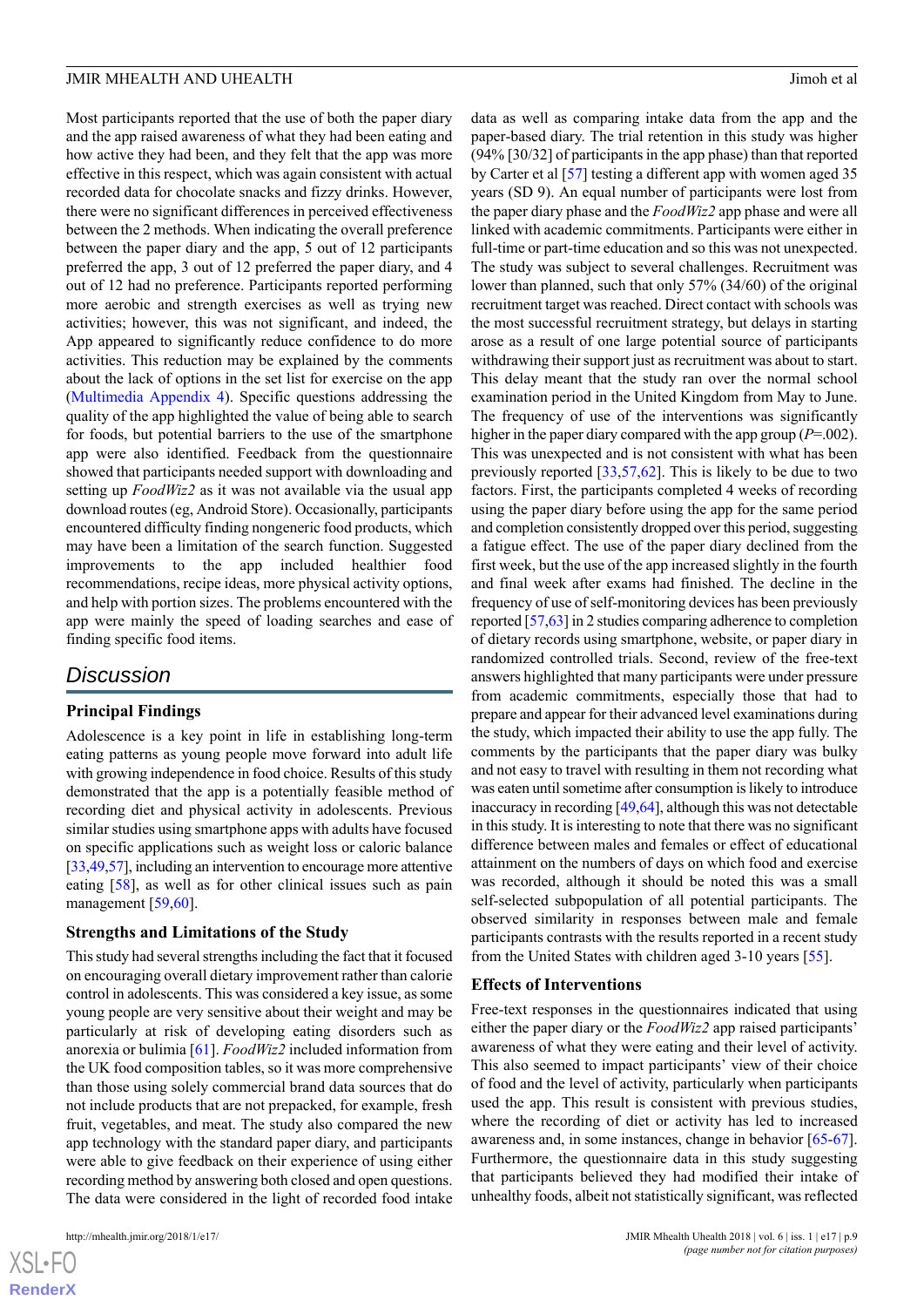in the results of the quantitative analysis of food entries in both the paper diary and the app, where significant reductions in chocolate snacks and fizzy drinks were reported using the app. In terms of acceptability and ease of use, participants were more comfortable using the app in different settings, especially in school and in social settings. These results are similar to those of previous studies [[57,](#page-12-10)[63](#page-12-16)]. In these previous studies, a significantly higher proportion of participants reported that the smartphone and website records were convenient to use compared with the paper-based record.

#### **Conclusions**

Our results indicate that, in general, participants preferred the use of a smartphone app to the more traditional paper diary, although some technical issues need to be addressed. In

particular, participants found it more comfortable to use the app in social settings. They perceived that the use of the app had more impact on their dietary intake as well as physical activity, compared with the paper diary. Analysis of data from the recorded food intake also showed significantly reduced consumption of chocolate snacks and fizzy drinks among participants when they used the app to record their food intake compared with using the paper diary. The use of mobile technology shows great promise for reducing the burden of self-monitoring lifestyle in this age group, but future apps need to be more sophisticated than the one used for this study. Finally, the relative ease of data extraction for the app compared with coding food diaries and the quality of detail provided mean similar tools show great promise for research purposes.

### **Acknowledgments**

The authors would like to thank the participants who recorded their diet and activities using the paper diary and the FoodWiz2 app, and head teachers, heads of sixth forms, and staff in the schools and colleges where the study was completed. The authors also thank Pippa Belderson, Department of Social Work, School of Health Sciences, University of East Anglia, Norwich, UK, for advice on the design of the study questionnaire and the analysis of the free-text responses.

This project has received funding from the European Union's Seventh Framework Programme for research, technological development and demonstration under grant agreement no. 613783 and from the Biotechnology and Biological Sciences Research Council Core Strategic Grant No. BB/J004510/1. The views expressed are those of the authors and not necessarily those of the European Union's Seventh Framework Programme for research, technological development and demonstration.

# **Conflicts of Interest**

<span id="page-9-1"></span>JL is the owner of Food Angels UK Ltd, which developed the FoodWiz2 app. FJ and CF were employed by Food Angels UK Ltd to complete the study. EL was contracted by Food Angels UK Ltd to assist with the study design and implementation. All the other authors declare no conflict of interest.

# **Multimedia Appendix 1**

<span id="page-9-2"></span>Screenshots from the FoodWiz2 app. A: the main menu; B: the home screen showing weight, daily targets, and mood; C: adding individual foods and portions.

[[PDF File \(Adobe PDF File\), 184KB](http://mhealth.jmir.org/article/downloadSuppFile/7702/50353) - [mhealth\\_v6i1e17\\_app1.pdf](http://mhealth.jmir.org/article/downloadSuppFile/7702/50353) ]

# <span id="page-9-3"></span>**Multimedia Appendix 2**

The study questionnaire used following phase 1 (the paper diary).

[[PDF File \(Adobe PDF File\), 409KB](http://mhealth.jmir.org/article/downloadSuppFile/7702/50354) - [mhealth\\_v6i1e17\\_app2.pdf](http://mhealth.jmir.org/article/downloadSuppFile/7702/50354) ]

# <span id="page-9-4"></span>**Multimedia Appendix 3**

The study questionnaire used following phase 2 (the App).

[[PDF File \(Adobe PDF File\), 435KB](http://mhealth.jmir.org/article/downloadSuppFile/7702/50355) - [mhealth\\_v6i1e17\\_app3.pdf](http://mhealth.jmir.org/article/downloadSuppFile/7702/50355) ]

# <span id="page-9-0"></span>**Multimedia Appendix 4**

Free-text responses illustrating views expressed by participants responding to the questionnaire with free-text answers.

[[PDF File \(Adobe PDF File\), 88KB](http://mhealth.jmir.org/article/downloadSuppFile/7702/65736) - [mhealth\\_v6i1e17\\_app4.pdf](http://mhealth.jmir.org/article/downloadSuppFile/7702/65736) ]

#### **References**

[XSL](http://www.w3.org/Style/XSL)•FO **[RenderX](http://www.renderx.com/)**

1. Jenkins S, Horner SD. Barriers that influence eating behaviors in adolescents. J Pediatr Nurs 2005 Aug;20(4):258-267. [doi: [10.1016/j.pedn.2005.02.014](http://dx.doi.org/10.1016/j.pedn.2005.02.014)] [Medline: [16030505](http://www.ncbi.nlm.nih.gov/entrez/query.fcgi?cmd=Retrieve&db=PubMed&list_uids=16030505&dopt=Abstract)]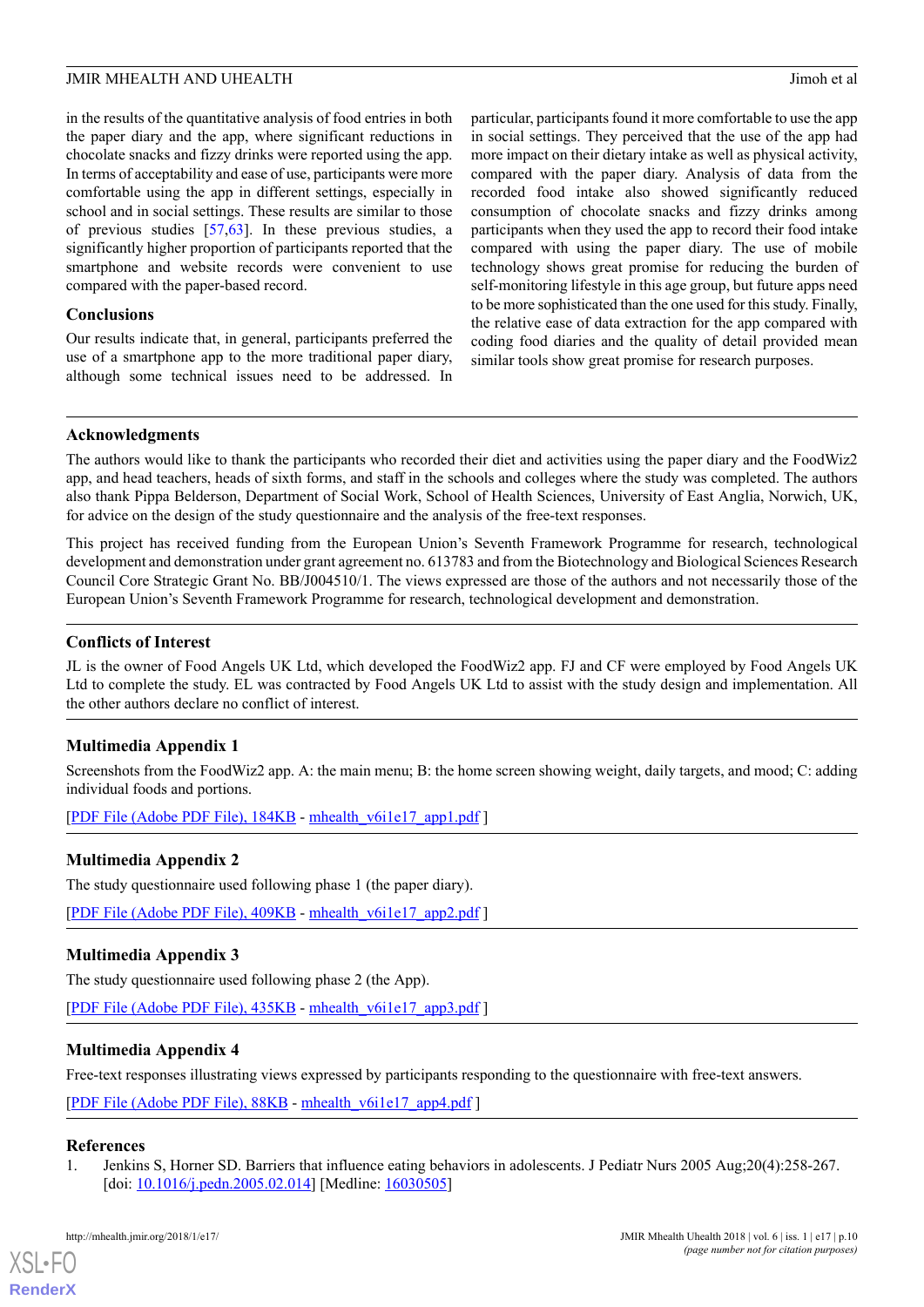- <span id="page-10-0"></span>2. Department of Health. Dietary reference values for food energy and nutrients for the United Kingdom. Report of the panel on dietary reference values of the committee on medical aspects of food policy. London: HMSO; 1991.
- <span id="page-10-1"></span>3. Cuenca-García M, Ortega FB, Huybrechts I, Ruiz JR, González-Gross M, Ottevaere C, et al. Cardiorespiratory fitness and dietary intake in European adolescents: the healthy lifestyle in Europe by nutrition in adolescence study. Br J Nutr 2012 Jun;107(12):1850-1859. [doi: [10.1017/S0007114511005149](http://dx.doi.org/10.1017/S0007114511005149)] [Medline: [22117563\]](http://www.ncbi.nlm.nih.gov/entrez/query.fcgi?cmd=Retrieve&db=PubMed&list_uids=22117563&dopt=Abstract)
- <span id="page-10-2"></span>4. Lytle LA, Kubik MY. Nutritional issues for adolescents. Best Pract Res Clin Endocrinol Metab 2003 Jun;17(2):177-189. [Medline: [12787546](http://www.ncbi.nlm.nih.gov/entrez/query.fcgi?cmd=Retrieve&db=PubMed&list_uids=12787546&dopt=Abstract)]
- <span id="page-10-3"></span>5. Murphy JM, Pagano ME, Nachmani J, Sperling P, Kane S, Kleinman RE. The relationship of school breakfast to psychosocial and academic functioning: cross-sectional and longitudinal observations in an inner-city school sample. Arch Pediatr Adolesc Med 1998 Sep;152(9):899-907. [Medline: [9743037](http://www.ncbi.nlm.nih.gov/entrez/query.fcgi?cmd=Retrieve&db=PubMed&list_uids=9743037&dopt=Abstract)]
- 6. Diethelm K, Jankovic N, Moreno LA, Huybrechts I, De Henauw S, De Vriendt T, HELENA Study Group. Food intake of European adolescents in the light of different food-based dietary guidelines: results of the HELENA (Healthy Lifestyle in Europe by Nutrition in Adolescence) Study. Public Health Nutr 2012 Mar;15(3):386-398. [doi: [10.1017/S1368980011001935\]](http://dx.doi.org/10.1017/S1368980011001935) [Medline: [21936969](http://www.ncbi.nlm.nih.gov/entrez/query.fcgi?cmd=Retrieve&db=PubMed&list_uids=21936969&dopt=Abstract)]
- <span id="page-10-4"></span>7. Public Health England. 2014. National diet and nutrition survey: results from years 1-4 (combined) of the rolling programme (2008/9-2011/12) executive summary URL: [https://www.gov.uk/government/uploads/system/uploads/attachment\\_data/file/](https://www.gov.uk/government/uploads/system/uploads/attachment_data/file/310997/NDNS_Y1_to_4_UK_report_Executive_summary.pdf) [310997/NDNS\\_Y1\\_to\\_4\\_UK\\_report\\_Executive\\_summary.pdf](https://www.gov.uk/government/uploads/system/uploads/attachment_data/file/310997/NDNS_Y1_to_4_UK_report_Executive_summary.pdf) [accessed 2017-11-01] [[WebCite Cache ID 6nREOOpfK](http://www.webcitation.org/6nREOOpfK)]
- <span id="page-10-5"></span>8. Whitton C, Nicholson SK, Roberts C, Prynne CJ, Pot GK, Olson A, et al. National diet and nutrition survey: UK food consumption and nutrient intakes from the first year of the rolling programme and comparisons with previous surveys. Br J Nutr 2011 Dec;106(12):1899-1914 [\[FREE Full text\]](http://europepmc.org/abstract/MED/21736781) [doi: [10.1017/S0007114511002340](http://dx.doi.org/10.1017/S0007114511002340)] [Medline: [21736781\]](http://www.ncbi.nlm.nih.gov/entrez/query.fcgi?cmd=Retrieve&db=PubMed&list_uids=21736781&dopt=Abstract)
- <span id="page-10-6"></span>9. Department of Health, Food Standards Agency. Gov.UK. 2012. National diet and nutrition survey URL: [https://www.](https://www.gov.uk/government/uploads/system/uploads/attachment_data/file/207708/NDNS-Y3-report_All-TEXT-docs-combined.pdf) [gov.uk/government/uploads/system/uploads/attachment\\_data/file/207708/NDNS-Y3-report\\_All-TEXT-docs-combined.pdf](https://www.gov.uk/government/uploads/system/uploads/attachment_data/file/207708/NDNS-Y3-report_All-TEXT-docs-combined.pdf) [[WebCite Cache ID 6nRIKzL7h](http://www.webcitation.org/6nRIKzL7h)]
- <span id="page-10-7"></span>10. de AD, Guessous I, Vaucher J, Preisig M, Waeber G, Vollenweider P, et al. Low compliance with dietary recommendations for food intake among adults. Clin Nutr 2013 Oct;32(5):783-788. [doi: [10.1016/j.clnu.2012.11.022](http://dx.doi.org/10.1016/j.clnu.2012.11.022)] [Medline: [23260749\]](http://www.ncbi.nlm.nih.gov/entrez/query.fcgi?cmd=Retrieve&db=PubMed&list_uids=23260749&dopt=Abstract)
- <span id="page-10-8"></span>11. Thorsdottir I, Birgisdottir B, Kiely M, Martinez J, Bandarra N. Fish consumption among young overweight European adults and compliance to varying seafood content in four weight loss intervention diets. Public Health Nutr 2009 May;12(5):592-598. [doi: [10.1017/S136898000800253X\]](http://dx.doi.org/10.1017/S136898000800253X) [Medline: [18561865\]](http://www.ncbi.nlm.nih.gov/entrez/query.fcgi?cmd=Retrieve&db=PubMed&list_uids=18561865&dopt=Abstract)
- 12. Vyncke KE, Huybrechts I, Dallongeville J, Mouratidou T, Van Winckel A, Cuenca-García M, et al. Intake and serum profile of fatty acids are weakly correlated with global dietary quality in European adolescents. Nutrition 2013 Feb;29(2):411-9.e1. [doi: [10.1016/j.nut.2012.07.007\]](http://dx.doi.org/10.1016/j.nut.2012.07.007) [Medline: [23312763](http://www.ncbi.nlm.nih.gov/entrez/query.fcgi?cmd=Retrieve&db=PubMed&list_uids=23312763&dopt=Abstract)]
- 13. Vyncke K, Cruz FE, Fajó-Pascual M, Cuenca-García M, De Keyzer W, Gonzalez-Gross M, et al. Validation of the diet quality index for adolescents by comparison with biomarkers, nutrient and food intakes: the HELENA study. Br J Nutr 2013 Jun;109(11):2067-2078. [doi: [10.1017/S000711451200414X](http://dx.doi.org/10.1017/S000711451200414X)] [Medline: [23110799\]](http://www.ncbi.nlm.nih.gov/entrez/query.fcgi?cmd=Retrieve&db=PubMed&list_uids=23110799&dopt=Abstract)
- <span id="page-10-10"></span><span id="page-10-9"></span>14. Patterson E, Wärnberg J, Kearney J, Sjöström M. Sources of saturated fat and sucrose in the diets of Swedish children and adolescents in the European Youth Heart Study: strategies for improving intakes. Public Health Nutr 2010 Dec;13(12):1955-1964. [doi: [10.1017/S1368980010001266](http://dx.doi.org/10.1017/S1368980010001266)] [Medline: [20450530](http://www.ncbi.nlm.nih.gov/entrez/query.fcgi?cmd=Retrieve&db=PubMed&list_uids=20450530&dopt=Abstract)]
- <span id="page-10-11"></span>15. Lund EK, Lee-Finglas WE, Southon S, Gee JM, Johnson IT, Finglas PM, et al. Dietary fat intake and plasma lipid levels in adolescents. Eur J Clin Nutr 1992 Dec;46(12):857-864. [Medline: [1483414\]](http://www.ncbi.nlm.nih.gov/entrez/query.fcgi?cmd=Retrieve&db=PubMed&list_uids=1483414&dopt=Abstract)
- <span id="page-10-12"></span>16. Flynn MA, McNeil DA, Maloff B, Mutasingwa D, Wu M, Ford C, et al. Reducing obesity and related chronic disease risk in children and youth: a synthesis of evidence with 'best practice' recommendations. Obes Rev 2006 Feb;7 Suppl 1:7-66. [doi: [10.1111/j.1467-789X.2006.00242.x](http://dx.doi.org/10.1111/j.1467-789X.2006.00242.x)] [Medline: [16371076](http://www.ncbi.nlm.nih.gov/entrez/query.fcgi?cmd=Retrieve&db=PubMed&list_uids=16371076&dopt=Abstract)]
- <span id="page-10-13"></span>17. Waters E, de Silva-Sanigorski A, Hall BJ, Brown T, Campbell KJ, Gao Y, et al. Interventions for preventing obesity in children. Cochrane Database Syst Rev 2011(12):CD001871. [doi: [10.1002/14651858.CD001871.pub3](http://dx.doi.org/10.1002/14651858.CD001871.pub3)] [Medline: [22161367](http://www.ncbi.nlm.nih.gov/entrez/query.fcgi?cmd=Retrieve&db=PubMed&list_uids=22161367&dopt=Abstract)]
- <span id="page-10-14"></span>18. Al-Khudairy L, Loveman E, Colquitt JL, Mead E, Johnson RE, Fraser H, et al. Diet, physical activity and behavioural interventions for the treatment of overweight or obese adolescents aged 12 to 17 years. Cochrane Database Syst Rev 2017 Dec 22(6):CD012691. [doi: [10.1002/14651858.CD012691](http://dx.doi.org/10.1002/14651858.CD012691)] [Medline: [28639320](http://www.ncbi.nlm.nih.gov/entrez/query.fcgi?cmd=Retrieve&db=PubMed&list_uids=28639320&dopt=Abstract)]
- <span id="page-10-15"></span>19. Song M, Carroll DD, Fulton JE. Meeting the 2008 physical activity guidelines for Americans among U.S. youth. Am J Prev Med 2013 Mar; 44(3): 216-222. [doi: 10.1016/j.amepre. 2012. 11.016] [Medline: [23415117\]](http://www.ncbi.nlm.nih.gov/entrez/query.fcgi?cmd=Retrieve&db=PubMed&list_uids=23415117&dopt=Abstract)
- <span id="page-10-16"></span>20. Dobbins M, Husson H, DeCorby K, LaRocca RL. School-based physical activity programs for promoting physical activity and fitness in children and adolescents aged 6 to 18. Cochrane Database Syst Rev 2013(2):CD007651. [doi: [10.1002/14651858.CD007651.pub2\]](http://dx.doi.org/10.1002/14651858.CD007651.pub2) [Medline: [23450577](http://www.ncbi.nlm.nih.gov/entrez/query.fcgi?cmd=Retrieve&db=PubMed&list_uids=23450577&dopt=Abstract)]
- 21. Roberts CK, Katiraie M, Croymans DM, Yang OO, Kelesidis T. Untrained young men have dysfunctional HDL compared with strength-trained men irrespective of body weight status. J Appl Physiol (1985) 2013 Oct 01;115(7):1043-1049 [\[FREE](http://jap.physiology.org/cgi/pmidlookup?view=long&pmid=23887902) [Full text](http://jap.physiology.org/cgi/pmidlookup?view=long&pmid=23887902)] [doi: [10.1152/japplphysiol.00359.2013\]](http://dx.doi.org/10.1152/japplphysiol.00359.2013) [Medline: [23887902](http://www.ncbi.nlm.nih.gov/entrez/query.fcgi?cmd=Retrieve&db=PubMed&list_uids=23887902&dopt=Abstract)]
- 22. De Bacquer D, Dallongeville J, Heidrich J, Kotseva K, Reiner Z, Gaita D, et al. Management of overweight and obese patients with coronary heart disease across Europe. Eur J Cardiovasc Prev Rehabil 2010 Aug;17(4):447-454. [doi: [10.1097/HJR.0b013e328336a05f](http://dx.doi.org/10.1097/HJR.0b013e328336a05f)] [Medline: [20485181\]](http://www.ncbi.nlm.nih.gov/entrez/query.fcgi?cmd=Retrieve&db=PubMed&list_uids=20485181&dopt=Abstract)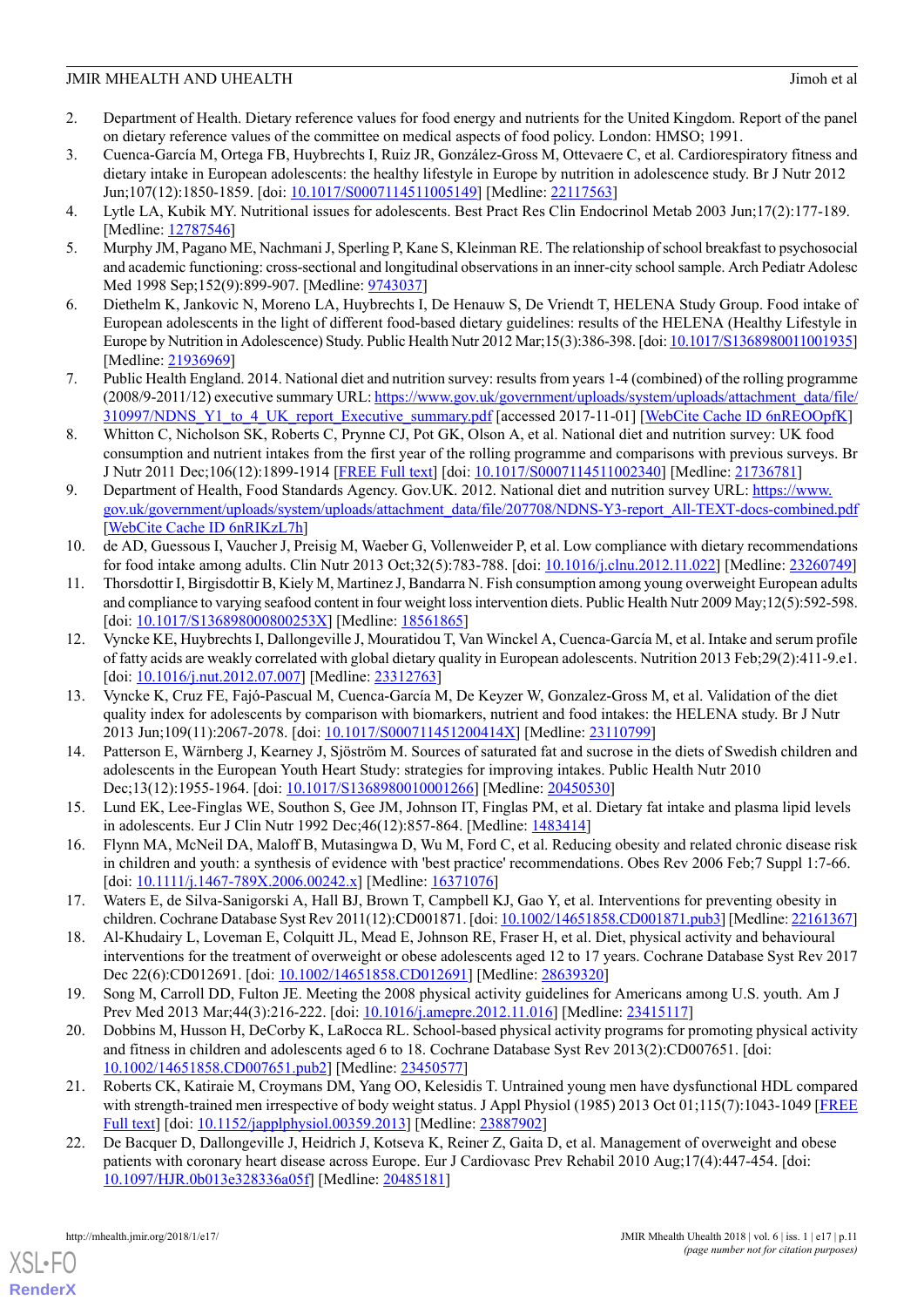- <span id="page-11-0"></span>23. Desbrow B, McCormack J, Burke LM, Cox GR, Fallon K, Hislop M, et al. Sports dietitians Australia position statement: sports nutrition for the adolescent athlete. Int J Sport Nutr Exerc Metab 2014 Oct;24(5):570-584. [doi: [10.1123/ijsnem.2014-0031\]](http://dx.doi.org/10.1123/ijsnem.2014-0031) [Medline: [24668620\]](http://www.ncbi.nlm.nih.gov/entrez/query.fcgi?cmd=Retrieve&db=PubMed&list_uids=24668620&dopt=Abstract)
- <span id="page-11-1"></span>24. Finger JD, Mensink GB, Banzer W, Lampert T, Tylleskär T. Physical activity, aerobic fitness and parental socio-economic position among adolescents: the German health interview and examination survey for children and adolescents 2003-2006 (KiGGS). Int J Behav Nutr Phys Act 2014 Mar 22;11(1):43 [\[FREE Full text\]](https://ijbnpa.biomedcentral.com/articles/10.1186/1479-5868-11-43) [doi: [10.1186/1479-5868-11-43](http://dx.doi.org/10.1186/1479-5868-11-43)] [Medline: [24656205](http://www.ncbi.nlm.nih.gov/entrez/query.fcgi?cmd=Retrieve&db=PubMed&list_uids=24656205&dopt=Abstract)]
- <span id="page-11-2"></span>25. Roberts K, Cavill N, Hancock C, Rutter H. Activenorfolk. Oxford: Public Health England Obesity Knowledge and Intelligence; 2013. Social and economic inequalities associated with diet and physical activity, including possible explanations for these inequalities URL: [http://www.activenorfolk.org/files/10495/](http://www.activenorfolk.org/files/10495/vid-19253-social-and-economic-inequalities-in-diet-and-physical-activity-041113.pdf) [vid-19253-social-and-economic-inequalities-in-diet-and-physical-activity-041113.pdf](http://www.activenorfolk.org/files/10495/vid-19253-social-and-economic-inequalities-in-diet-and-physical-activity-041113.pdf) [accessed 2017-09-08] [\[WebCite](http://www.webcitation.org/6saPMGOED) [Cache ID 6saPMGOED\]](http://www.webcitation.org/6saPMGOED)
- <span id="page-11-4"></span><span id="page-11-3"></span>26. Lioret S, McNaughton SA, Cameron AJ, Crawford D, Campbell KJ, Cleland VJ, et al. Three-year change in diet quality and associated changes in BMI among schoolchildren living in socio-economically disadvantaged neighbourhoods. Br J Nutr 2014 Jul 28;112(2):260-268. [doi: [10.1017/S0007114514000749\]](http://dx.doi.org/10.1017/S0007114514000749) [Medline: [24775601\]](http://www.ncbi.nlm.nih.gov/entrez/query.fcgi?cmd=Retrieve&db=PubMed&list_uids=24775601&dopt=Abstract)
- <span id="page-11-5"></span>27. Staiano AE, Abraham AA, Calvert SL. Motivating effects of cooperative exergame play for overweight and obese adolescents. J Diabetes Sci Technol 2012 Jul 01;6(4):812-819 [\[FREE Full text](http://europepmc.org/abstract/MED/22920807)] [doi: [10.1177/193229681200600412\]](http://dx.doi.org/10.1177/193229681200600412) [Medline: [22920807](http://www.ncbi.nlm.nih.gov/entrez/query.fcgi?cmd=Retrieve&db=PubMed&list_uids=22920807&dopt=Abstract)]
- <span id="page-11-6"></span>28. Gibson R. Measurement errors in dietary assessment. In: Principles of Nutritional Assessment, 2nd edition. New York: Oxford University Press; 2005.
- <span id="page-11-7"></span>29. Kong A, Beresford SA, Alfano CM, Foster-Schubert KE, Neuhouser ML, Johnson DB, et al. Self-monitoring and eating-related behaviors are associated with 12-month weight loss in postmenopausal overweight-to-obese women. J Acad Nutr Diet 2012 Sep;112(9):1428-1435 [[FREE Full text\]](http://europepmc.org/abstract/MED/22795495) [doi: [10.1016/j.jand.2012.05.014](http://dx.doi.org/10.1016/j.jand.2012.05.014)] [Medline: [22795495](http://www.ncbi.nlm.nih.gov/entrez/query.fcgi?cmd=Retrieve&db=PubMed&list_uids=22795495&dopt=Abstract)]
- <span id="page-11-8"></span>30. Anderson AS, Caswell S, Wells M, Steele RJ, Macaskill S. "It makes you feel so full of life" LiveWell, a feasibility study of a personalised lifestyle programme for colorectal cancer survivors. Support Care Cancer 2010 Apr;18(4):409-415. [doi: [10.1007/s00520-009-0677-4\]](http://dx.doi.org/10.1007/s00520-009-0677-4) [Medline: [19554354](http://www.ncbi.nlm.nih.gov/entrez/query.fcgi?cmd=Retrieve&db=PubMed&list_uids=19554354&dopt=Abstract)]
- <span id="page-11-9"></span>31. Elley CR, Dean S, Kerse N. Physical activity promotion in general practice--patient attitudes. Aust Fam Physician 2007 Dec;36(12):1061-1064 [[FREE Full text](http://www.racgp.org.au/afp/200712/21100)] [Medline: [18075637](http://www.ncbi.nlm.nih.gov/entrez/query.fcgi?cmd=Retrieve&db=PubMed&list_uids=18075637&dopt=Abstract)]
- <span id="page-11-11"></span>32. Azar KM, Lesser LI, Laing BY, Stephens J, Aurora MS, Burke LE, et al. Mobile applications for weight management: theory-based content analysis. Am J Prev Med 2013 Nov;45(5):583-589. [doi: [10.1016/j.amepre.2013.07.005](http://dx.doi.org/10.1016/j.amepre.2013.07.005)] [Medline: [24139771](http://www.ncbi.nlm.nih.gov/entrez/query.fcgi?cmd=Retrieve&db=PubMed&list_uids=24139771&dopt=Abstract)]
- 33. Carter MC, Burley VJ, Nykjaer C, Cade JE. Adherence to a smartphone application for weight loss compared to website and paper diary: pilot randomized controlled trial. J Med Internet Res 2013;15(4):e32 [\[FREE Full text\]](http://www.jmir.org/2013/4/e32/) [doi: [10.2196/jmir.2283](http://dx.doi.org/10.2196/jmir.2283)] [Medline: [23587561](http://www.ncbi.nlm.nih.gov/entrez/query.fcgi?cmd=Retrieve&db=PubMed&list_uids=23587561&dopt=Abstract)]
- <span id="page-11-15"></span>34. Hebden L, Balestracci K, McGeechan K, Denney-Wilson E, Harris M, Bauman A, et al. 'TXT2BFiT' a mobile phone-based healthy lifestyle program for preventing unhealthy weight gain in young adults: study protocol for a randomized controlled trial. Trials 2013;14:75 [\[FREE Full text\]](http://www.trialsjournal.com/content/14//75) [doi: [10.1186/1745-6215-14-75\]](http://dx.doi.org/10.1186/1745-6215-14-75) [Medline: [23506013\]](http://www.ncbi.nlm.nih.gov/entrez/query.fcgi?cmd=Retrieve&db=PubMed&list_uids=23506013&dopt=Abstract)
- 35. Hebden L, Cook A, vander ploeg HP, King L, Bauman A, Allman-Farinelli M. A mobile health intervention for weight management among young adults: a pilot randomised controlled trial. J Hum Nutr Diet 2014 Aug;27(4):322-332. [doi: [10.1111/jhn.12155\]](http://dx.doi.org/10.1111/jhn.12155) [Medline: [23992038\]](http://www.ncbi.nlm.nih.gov/entrez/query.fcgi?cmd=Retrieve&db=PubMed&list_uids=23992038&dopt=Abstract)
- <span id="page-11-10"></span>36. Cotter AP, Durant N, Agne AA, Cherrington AL. Internet interventions to support lifestyle modification for diabetes management: a systematic review of the evidence. J Diabetes Complications 2014;28(2):243-251 [\[FREE Full text\]](http://europepmc.org/abstract/MED/24332469) [doi: [10.1016/j.jdiacomp.2013.07.003\]](http://dx.doi.org/10.1016/j.jdiacomp.2013.07.003) [Medline: [24332469](http://www.ncbi.nlm.nih.gov/entrez/query.fcgi?cmd=Retrieve&db=PubMed&list_uids=24332469&dopt=Abstract)]
- <span id="page-11-12"></span>37. Patrick K, Marshall SJ, Davila EP, Kolodziejczyk JK, Fowler JH, Calfas KJ, et al. Design and implementation of a randomized controlled social and mobile weight loss trial for young adults (project SMART). Contemp Clin Trials 2014 Jan;37(1):10-18 [[FREE Full text](http://europepmc.org/abstract/MED/24215774)] [doi: [10.1016/j.cct.2013.11.001\]](http://dx.doi.org/10.1016/j.cct.2013.11.001) [Medline: [24215774\]](http://www.ncbi.nlm.nih.gov/entrez/query.fcgi?cmd=Retrieve&db=PubMed&list_uids=24215774&dopt=Abstract)
- <span id="page-11-13"></span>38. Recio-Rodríguez JI, Martín-Cantera C, González-Viejo N, Gómez-Arranz A, Arietaleanizbeascoa MS, Schmolling-Guinovart Y, et al. Effectiveness of a smartphone application for improving healthy lifestyles, a randomized clinical trial (EVIDENT II): study protocol. BMC Public Health 2014;14:254 [[FREE Full text\]](http://bmcpublichealth.biomedcentral.com/articles/10.1186/1471-2458-14-254) [doi: [10.1186/1471-2458-14-254\]](http://dx.doi.org/10.1186/1471-2458-14-254) [Medline: [24628961\]](http://www.ncbi.nlm.nih.gov/entrez/query.fcgi?cmd=Retrieve&db=PubMed&list_uids=24628961&dopt=Abstract)
- <span id="page-11-16"></span>39. Hertel NT, Vedel K, Rohde L, Olesen JB. Serious disease - serious game. Stud Health Technol Inform 2013;192:1166. [Medline: [23920940](http://www.ncbi.nlm.nih.gov/entrez/query.fcgi?cmd=Retrieve&db=PubMed&list_uids=23920940&dopt=Abstract)]
- <span id="page-11-14"></span>40. Jensen CD, Duncombe KM, Lott MA, Hunsaker SL, Duraccio KM, Woolford SJ. An evaluation of a smartphone-assisted behavioral weight control intervention for adolescents: pilot study. JMIR Mhealth Uhealth 2016 Aug 23;4(3):e102 [\[FREE](http://mhealth.jmir.org/2016/3/e102/) [Full text](http://mhealth.jmir.org/2016/3/e102/)] [doi: [10.2196/mhealth.6034](http://dx.doi.org/10.2196/mhealth.6034)] [Medline: [27554704\]](http://www.ncbi.nlm.nih.gov/entrez/query.fcgi?cmd=Retrieve&db=PubMed&list_uids=27554704&dopt=Abstract)
- 41. Segovia-Siapco G, Sabaté J. Using personal mobile phones to assess dietary intake in free-living adolescents: comparison of face-to-face versus telephone training. JMIR Mhealth Uhealth 2016;4(3):e91 [\[FREE Full text](http://mhealth.jmir.org/2016/3/e91/)] [doi: [10.2196/mhealth.5418\]](http://dx.doi.org/10.2196/mhealth.5418) [Medline: [27473291](http://www.ncbi.nlm.nih.gov/entrez/query.fcgi?cmd=Retrieve&db=PubMed&list_uids=27473291&dopt=Abstract)]
- 42. Svensson A, Magnusson M, Larsson C. Overcoming barriers: adolescents' experiences using a mobile phone dietary assessment app. JMIR Mhealth Uhealth 2016 Jul 29;4(3):e92 [\[FREE Full text\]](http://mhealth.jmir.org/2016/3/e92/) [doi: [10.2196/mhealth.5700\]](http://dx.doi.org/10.2196/mhealth.5700) [Medline: [27473462](http://www.ncbi.nlm.nih.gov/entrez/query.fcgi?cmd=Retrieve&db=PubMed&list_uids=27473462&dopt=Abstract)]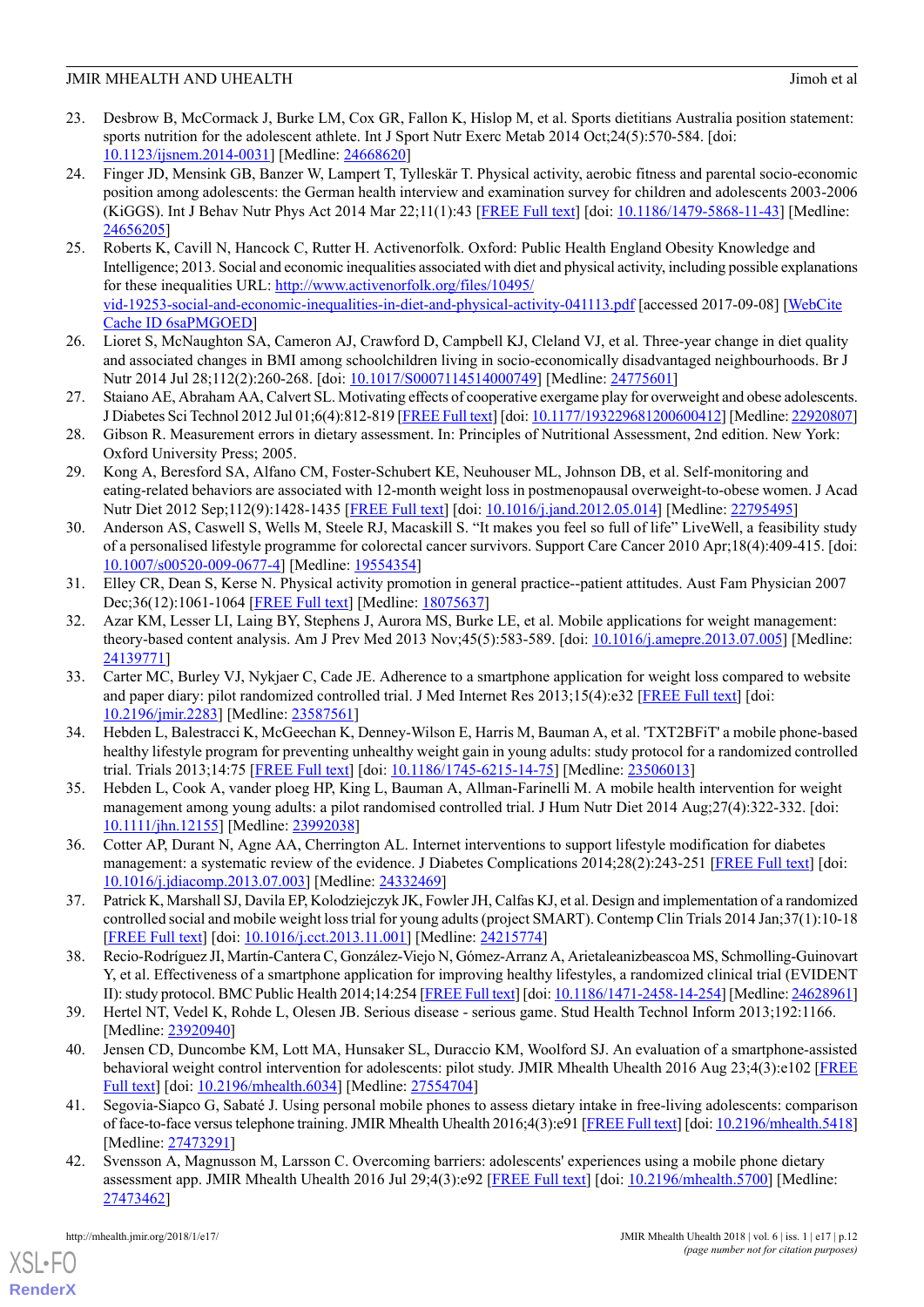- <span id="page-12-0"></span>43. UK Government.: Public Health England; 2015. Composition of foods integrated dataset (CoFID) URL: [https://www.](https://www.gov.uk/government/publications/composition-of-foods-integrated-dataset-cofid) [gov.uk/government/publications/composition-of-foods-integrated-dataset-cofid](https://www.gov.uk/government/publications/composition-of-foods-integrated-dataset-cofid) [[WebCite Cache ID 6saOU8Ja3\]](http://www.webcitation.org/6saOU8Ja3)
- <span id="page-12-1"></span>44. Gasser R, Brodbeck D, Degen M, Luthiger J, Wyss R, Reichlin S. Springer. 2006. Persuasiveness of a mobile lifestyle coaching application using social facilitation URL: [https://link.springer.com/chapter/10.1007%2F11755494\\_5](https://link.springer.com/chapter/10.1007%2F11755494_5) [accessed 2017-12-11] [[WebCite Cache ID 6vdT2Sd6C\]](http://www.webcitation.org/6vdT2Sd6C)
- 45. Gerber BS, Stolley MR, Thompson AL, Sharp LK, Fitzgibbon ML. Mobile phone text messaging to promote healthy behaviors and weight loss maintenance: a feasibility study. Health Informatics J 2009 Mar;15(1):17-25 [\[FREE Full text\]](http://europepmc.org/abstract/MED/19218309) [doi: [10.1177/1460458208099865\]](http://dx.doi.org/10.1177/1460458208099865) [Medline: [19218309](http://www.ncbi.nlm.nih.gov/entrez/query.fcgi?cmd=Retrieve&db=PubMed&list_uids=19218309&dopt=Abstract)]
- 46. Haapala I, Barengo NC, Biggs S, Surakka L, Manninen P. Weight loss by mobile phone: a 1-year effectiveness study. Public Health Nutr 2009 Dec;12(12):2382-2391. [doi: [10.1017/S1368980009005230\]](http://dx.doi.org/10.1017/S1368980009005230) [Medline: [19323865\]](http://www.ncbi.nlm.nih.gov/entrez/query.fcgi?cmd=Retrieve&db=PubMed&list_uids=19323865&dopt=Abstract)
- 47. Patrick K, Raab F, Adams MA, Dillon L, Zabinski M, Rock CL, et al. A text message-based intervention for weight loss: randomized controlled trial. J Med Internet Res 2009;11(1):e1 [[FREE Full text\]](http://www.jmir.org/2009/1/e1/) [doi: [10.2196/jmir.1100\]](http://dx.doi.org/10.2196/jmir.1100) [Medline: [19141433\]](http://www.ncbi.nlm.nih.gov/entrez/query.fcgi?cmd=Retrieve&db=PubMed&list_uids=19141433&dopt=Abstract)
- <span id="page-12-9"></span>48. Shapiro JR, Bauer S, Hamer RM, Kordy H, Ward D, Bulik CM. Use of text messaging for monitoring sugar-sweetened beverages, physical activity, and screen time in children: a pilot study. J Nutr Educ Behav 2008;40(6):385-391 [[FREE Full](http://europepmc.org/abstract/MED/18984496) [text\]](http://europepmc.org/abstract/MED/18984496) [doi: [10.1016/j.jneb.2007.09.014\]](http://dx.doi.org/10.1016/j.jneb.2007.09.014) [Medline: [18984496\]](http://www.ncbi.nlm.nih.gov/entrez/query.fcgi?cmd=Retrieve&db=PubMed&list_uids=18984496&dopt=Abstract)
- <span id="page-12-2"></span>49. Tsai CC, Lee G, Raab F, Norman G, Sohn T, Griswold W, et al. Usability and feasibility of PmEB: a mobile phone application for monitoring real time caloric balance. Mobile Netw Appl 2007;12(2-3):173-184.
- <span id="page-12-3"></span>50. Yon BA, Johnson RK, Harvey-Berino J, Gold BC, Howard AB. Personal digital assistants are comparable to traditional diaries for dietary self-monitoring during a weight loss program. J Behav Med 2007 Apr;30(2):165-175. [doi: [10.1007/s10865-006-9092-1\]](http://dx.doi.org/10.1007/s10865-006-9092-1) [Medline: [17216341](http://www.ncbi.nlm.nih.gov/entrez/query.fcgi?cmd=Retrieve&db=PubMed&list_uids=17216341&dopt=Abstract)]
- <span id="page-12-4"></span>51. Royal College of Paediatrics and Child Health. 2013. UK CPCM growth chart, girls and boys, 2-20 years URL: [http://www.](http://www.rcpch.ac.uk/system/files/protected/page/GIRLS%20and%20BOYS%20BMI%20CHART.pdf) [rcpch.ac.uk/system/files/protected/page/GIRLS%20and%20BOYS%20BMI%20CHART.pdf](http://www.rcpch.ac.uk/system/files/protected/page/GIRLS%20and%20BOYS%20BMI%20CHART.pdf) [[WebCite Cache ID](http://www.webcitation.org/6nRJEvHUy) [6nRJEvHUy\]](http://www.webcitation.org/6nRJEvHUy)
- <span id="page-12-5"></span>52. Pot GK, Majsak-Newman G, Geelen A, Harvey LJ, Nagengast FM, Witteman BJ, FISHGASTRO Study Group. Fish consumption and markers of colorectal cancer risk: a multicenter randomized controlled trial. Am J Clin Nutr 2009 Aug;90(2):354-361 [\[FREE Full text\]](http://www.ajcn.org/cgi/pmidlookup?view=long&pmid=19553301) [doi: [10.3945/ajcn.2009.27630\]](http://dx.doi.org/10.3945/ajcn.2009.27630) [Medline: [19553301](http://www.ncbi.nlm.nih.gov/entrez/query.fcgi?cmd=Retrieve&db=PubMed&list_uids=19553301&dopt=Abstract)]
- <span id="page-12-7"></span><span id="page-12-6"></span>53. Heath AM, Roe MA, Oyston SL, Fairweather-Tait SJ. Meal-based intake assessment tool: relative validity when determining dietary intake of Fe and Zn and selected absorption modifiers in UK men. Br J Nutr 2005 Mar;93(3):403-416. [Medline: [15877881](http://www.ncbi.nlm.nih.gov/entrez/query.fcgi?cmd=Retrieve&db=PubMed&list_uids=15877881&dopt=Abstract)]
- 54. Computer Systems: Jožef Stefan Institute. 2016. Wireless pocket-size kitchen scale URL:<http://cs.ijs.si/applications/btscale/> [[WebCite Cache ID 6nSgdobhC\]](http://www.webcitation.org/6nSgdobhC)
- <span id="page-12-10"></span><span id="page-12-8"></span>55. Aflague TF, Boushey CJ, Guerrero RT, Ahmad Z, Kerr DA, Delp EJ. Feasibility and use of the mobile food record for capturing eating occasions among children ages 3-10 years in Guam. Nutrients 2015 Jun;7(6):4403-4415 [\[FREE Full text](http://www.mdpi.com/resolver?pii=nu7064403)] [doi: [10.3390/nu7064403](http://dx.doi.org/10.3390/nu7064403)] [Medline: [26043037\]](http://www.ncbi.nlm.nih.gov/entrez/query.fcgi?cmd=Retrieve&db=PubMed&list_uids=26043037&dopt=Abstract)
- <span id="page-12-11"></span>56. Elvers G. Udayton. Using SPSS for ordinally scaled data: mann-whitney u, sign test, and wilcoxon tests URL: [http://academic.](http://academic.udayton.edu/gregelvers/psy216/spss/ordinaldata.htm) [udayton.edu/gregelvers/psy216/spss/ordinaldata.htm](http://academic.udayton.edu/gregelvers/psy216/spss/ordinaldata.htm) [accessed 2017-02-08] [[WebCite Cache ID 6sPkjq24h\]](http://www.webcitation.org/6sPkjq24h)
- <span id="page-12-12"></span>57. Carter MC, Burley VJ, Nykjaer C, Cade JE. 'My Meal Mate' (MMM): validation of the diet measures captured on a smartphone application to facilitate weight loss. Br J Nutr 2013 Feb 14;109(3):539-546. [doi: [10.1017/S0007114512001353\]](http://dx.doi.org/10.1017/S0007114512001353) [Medline: [22717334](http://www.ncbi.nlm.nih.gov/entrez/query.fcgi?cmd=Retrieve&db=PubMed&list_uids=22717334&dopt=Abstract)]
- <span id="page-12-13"></span>58. Robinson E, Higgs S, Daley AJ, Jolly K, Lycett D, Lewis A, et al. Development and feasibility testing of a smart phone based attentive eating intervention. BMC Public Health 2013;13:639 [\[FREE Full text\]](http://www.biomedcentral.com/1471-2458/13/639) [doi: [10.1186/1471-2458-13-639\]](http://dx.doi.org/10.1186/1471-2458-13-639) [Medline: [23837771](http://www.ncbi.nlm.nih.gov/entrez/query.fcgi?cmd=Retrieve&db=PubMed&list_uids=23837771&dopt=Abstract)]
- <span id="page-12-14"></span>59. Jibb LA, Stevens BJ, Nathan PC, Seto E, Cafazzo JA, Stinson JN. A smartphone-based pain management app for adolescents with cancer: establishing system requirements and a pain care algorithm based on literature review, interviews, and consensus. JMIR Res Protoc 2014;3(1):e15 [\[FREE Full text\]](http://www.researchprotocols.org/2014/1/e15/) [doi: [10.2196/resprot.3041\]](http://dx.doi.org/10.2196/resprot.3041) [Medline: [24646454](http://www.ncbi.nlm.nih.gov/entrez/query.fcgi?cmd=Retrieve&db=PubMed&list_uids=24646454&dopt=Abstract)]
- <span id="page-12-15"></span>60. de la Vega R, Roset R, Castarlenas E, Sánchez-Rodríguez E, Solé E, Miró J. Development and testing of painometer: a smartphone app to assess pain intensity. J Pain 2014 Oct;15(10):1001-1007. [doi: [10.1016/j.jpain.2014.04.009\]](http://dx.doi.org/10.1016/j.jpain.2014.04.009) [Medline: [24854065](http://www.ncbi.nlm.nih.gov/entrez/query.fcgi?cmd=Retrieve&db=PubMed&list_uids=24854065&dopt=Abstract)]
- <span id="page-12-16"></span>61. The McKnight Investigators. Risk factors for the onset of eating disorders in adolescent girls: results of the McKnight longitudinal risk factor study. Am J Psychiatry 2003 Feb;160(2):248-254. [doi: [10.1176/ajp.160.2.248\]](http://dx.doi.org/10.1176/ajp.160.2.248) [Medline: [12562570](http://www.ncbi.nlm.nih.gov/entrez/query.fcgi?cmd=Retrieve&db=PubMed&list_uids=12562570&dopt=Abstract)]
- <span id="page-12-17"></span>62. Burke LE, Styn MA, Sereika SM, Conroy MB, Ye L, Glanz K, et al. Using mHealth technology to enhance self-monitoring for weight loss: a randomized trial. Am J Prev Med 2012 Jul;43(1):20-26 [[FREE Full text](http://europepmc.org/abstract/MED/22704741)] [doi: [10.1016/j.amepre.2012.03.016\]](http://dx.doi.org/10.1016/j.amepre.2012.03.016) [Medline: [22704741\]](http://www.ncbi.nlm.nih.gov/entrez/query.fcgi?cmd=Retrieve&db=PubMed&list_uids=22704741&dopt=Abstract)
- 63. Hutchesson MJ, Rollo ME, Callister R, Collins CE. Self-monitoring of dietary intake by young women: online food records completed on computer or smartphone are as accurate as paper-based food records but more acceptable. J Acad Nutr Diet 2015 Jan;115(1):87-94. [doi: [10.1016/j.jand.2014.07.036](http://dx.doi.org/10.1016/j.jand.2014.07.036)] [Medline: [25262244\]](http://www.ncbi.nlm.nih.gov/entrez/query.fcgi?cmd=Retrieve&db=PubMed&list_uids=25262244&dopt=Abstract)
- 64. Stone AA, Shiffman S, Schwartz JE, Broderick JE, Hufford MR. Patient non-compliance with paper diaries. BMJ 2002 May 18;324(7347):1193-1194 [[FREE Full text](http://europepmc.org/abstract/MED/12016186)] [Medline: [12016186](http://www.ncbi.nlm.nih.gov/entrez/query.fcgi?cmd=Retrieve&db=PubMed&list_uids=12016186&dopt=Abstract)]